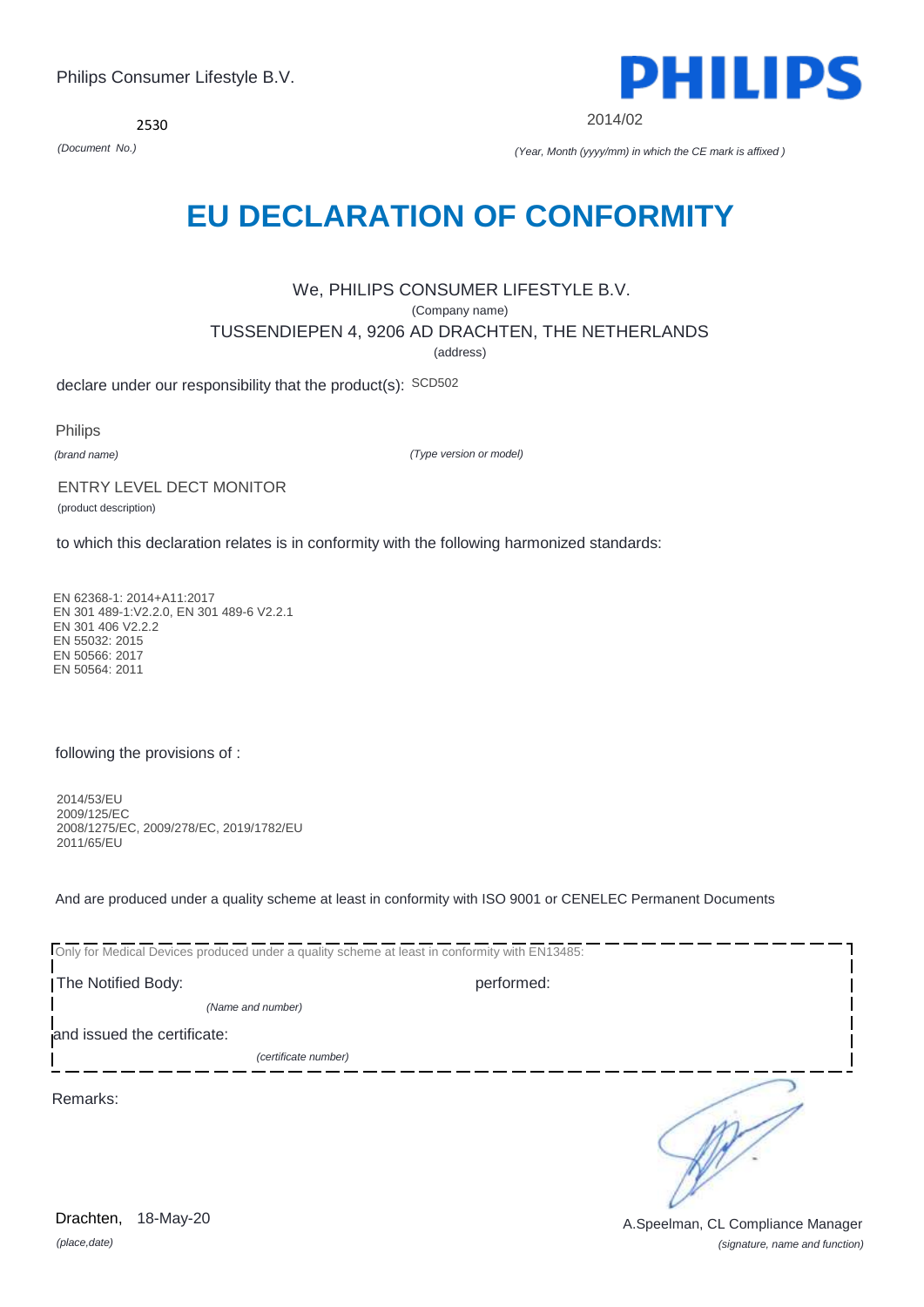2530



2014/02

*(Document No. /Bericht Nr. ) (Year, Month (yyyy/mm) in which the CE mark is affixed /Jahr der CE Zeichenerteilung )*

# **EU DECLARATION OF CONFORMITY**

(EG - Konformitätserklärung)

# We, PHILIPS CONSUMER LIFESTYLE B.V.

(Company name / Name)

#### TUSSENDIEPEN 4, 9206 AD DRACHTEN, THE NETHERLANDS

(address / Anschrift)

declare under our responsibility that the product(s): SCD502

erklären als Verantwortliche, daß folgende(s) elektrische(n) Produkt(e)

Philips

*(brand name, Markenname)*

*(Type version or model, Typenbezeichnung oder Modell )*

#### ENTRY LEVEL DECT MONITOR

(product description, Produktbezeichnung)

to which this declaration relates is in conformity with the following harmonized standards:

(auf die sich diese Konformitätserklärung bezieht, allen nachstehenden hamonisierten Normen entspricht.)

EN 62368-1: 2014+A11:2017 EN 301 489-1:V2.2.0, EN 301 489-6 V2.2.1 EN 301 406 V2.2.2 EN 55032: 2015 EN 50566: 2017 EN 50564: 2011

### following the provisions of :

(Entsprechend den Bestimmungen der)

2014/53/EU 2009/125/EC 2008/1275/EC, 2009/278/EC, 2019/1782/EU 2011/65/EU

And are produced under a quality scheme at least in conformity with ISO 9001 or CENELEC Permanent Documents (und die gemäß eines Qualitätsystems produziert werden, dass mindestens der ISO 9001 oder CENELEC Permanent Documents entspricht)

Only for Medical Devices produced under a quality scheme at least in conformity with EN13485: The Notified Body: performed: (benannte Stelle) *(Name and number/ Name und Kennnummer ) (ausgeführt) (description of intervention / Beschreibung des Verfahrens)*  and issued the certificate: *(und stellen das Zertifikat) (certificate number / Zertifikatnummer)* ∍ Remarks: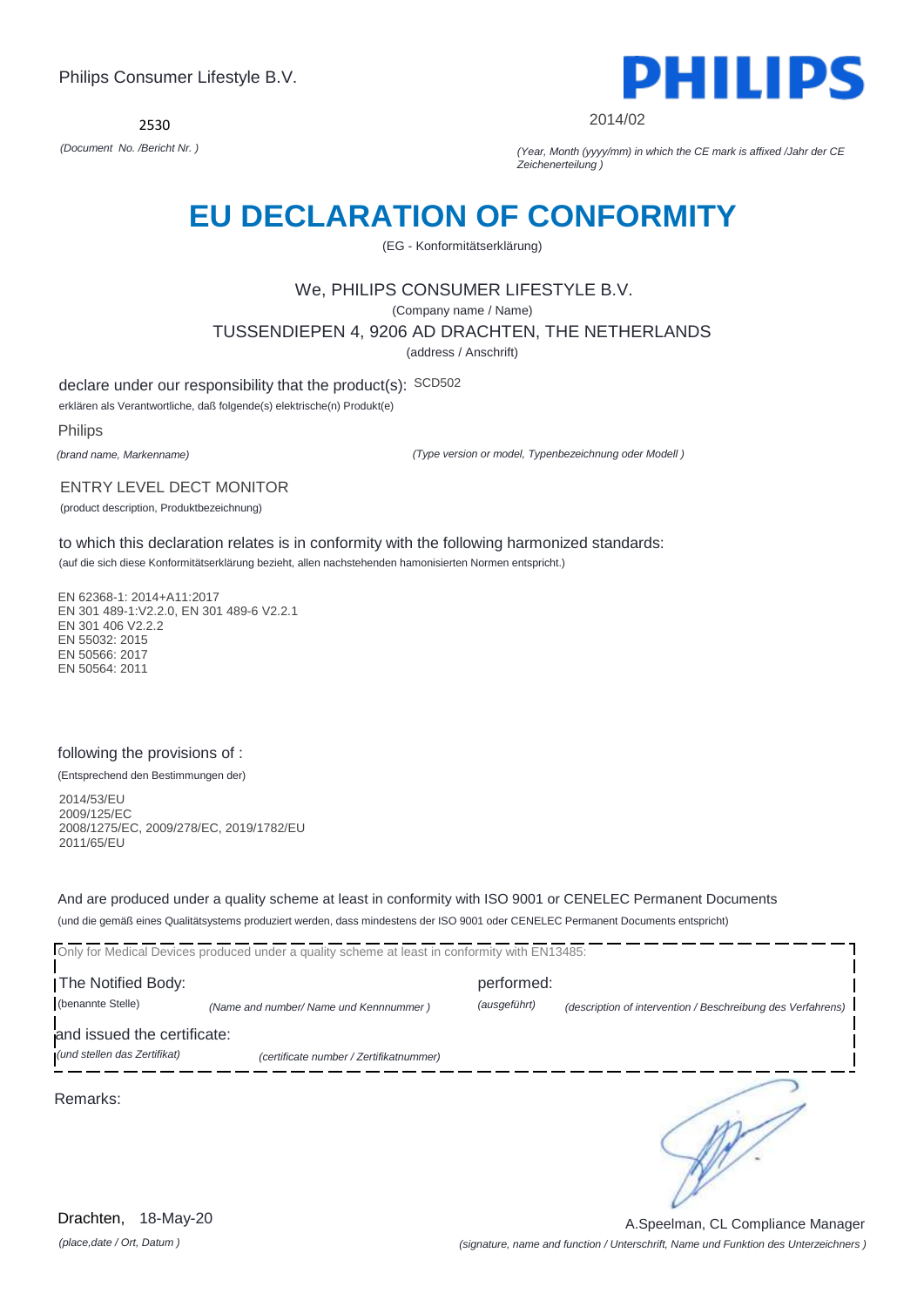2530



2014/02

*(Document No. / Numéro du document) (Year, Month (yyyy/mm) in which the CE mark is affixed / Année/mois (aaaa/mm) au cours de laquelle le marquage CE a été apposé)*

# **EU DECLARATION OF CONFORMITY**

(DECLARATION DE CONFORMITE CE)

# We, PHILIPS CONSUMER LIFESTYLE B.V.

(Company name / Nom de l'entreprise)

TUSSENDIEPEN 4, 9206 AD DRACHTEN, THE NETHERLANDS

(address / adresse)

declare under our responsibility that the product(s): SCD502

(déclarons sous notre propre responsabilité que le(s) produit(s))

Philips

*(brand name, nom de la marque)*

*(Type version or model, référence ou modèle)*

#### ENTRY LEVEL DECT MONITOR

(product description, description du produit)

to which this declaration relates is in conformity with the following harmonized standards: (auquel cette déclaration se rapporte, est conforme aux normes harmonisées suivantes)

EN 62368-1: 2014+A11:2017 EN 301 489-1:V2.2.0, EN 301 489-6 V2.2.1 EN 301 406 V2.2.2 EN 55032: 2015 EN 50566: 2017 EN 50564: 2011

### following the provisions of :

(conformément aux exigences essentielles et autres dispositions pertinentes de:)

2014/53/EU 2009/125/EC 2008/1275/EC, 2009/278/EC, 2019/1782/EU 2011/65/EU

And are produced under a quality scheme at least in conformity with ISO 9001 or CENELEC Permanent Documents (Et sont fabriqués conformément à une qualité au moins conforme à la norme ISO 9001 ou aux Documents Permanents CENELEC)

Only for Medical Devices produced under a quality scheme at least in conformity with EN13485:

**The Notified Body: performed:** (L'Organisme Notifié) *(Name and number/ nom et numéro) (a effectué) (description of intervention / description de 'intervention)* 

and issued the certificate:

*(et a délivré le certificat) (certificate number / numéro du certificat)*

Remarks:

*(place,date / lieu, date)* Drachten, 18-May-20

*(signature, name and function / signature, nom et fonction)* A.Speelman, CL Compliance Manager

∍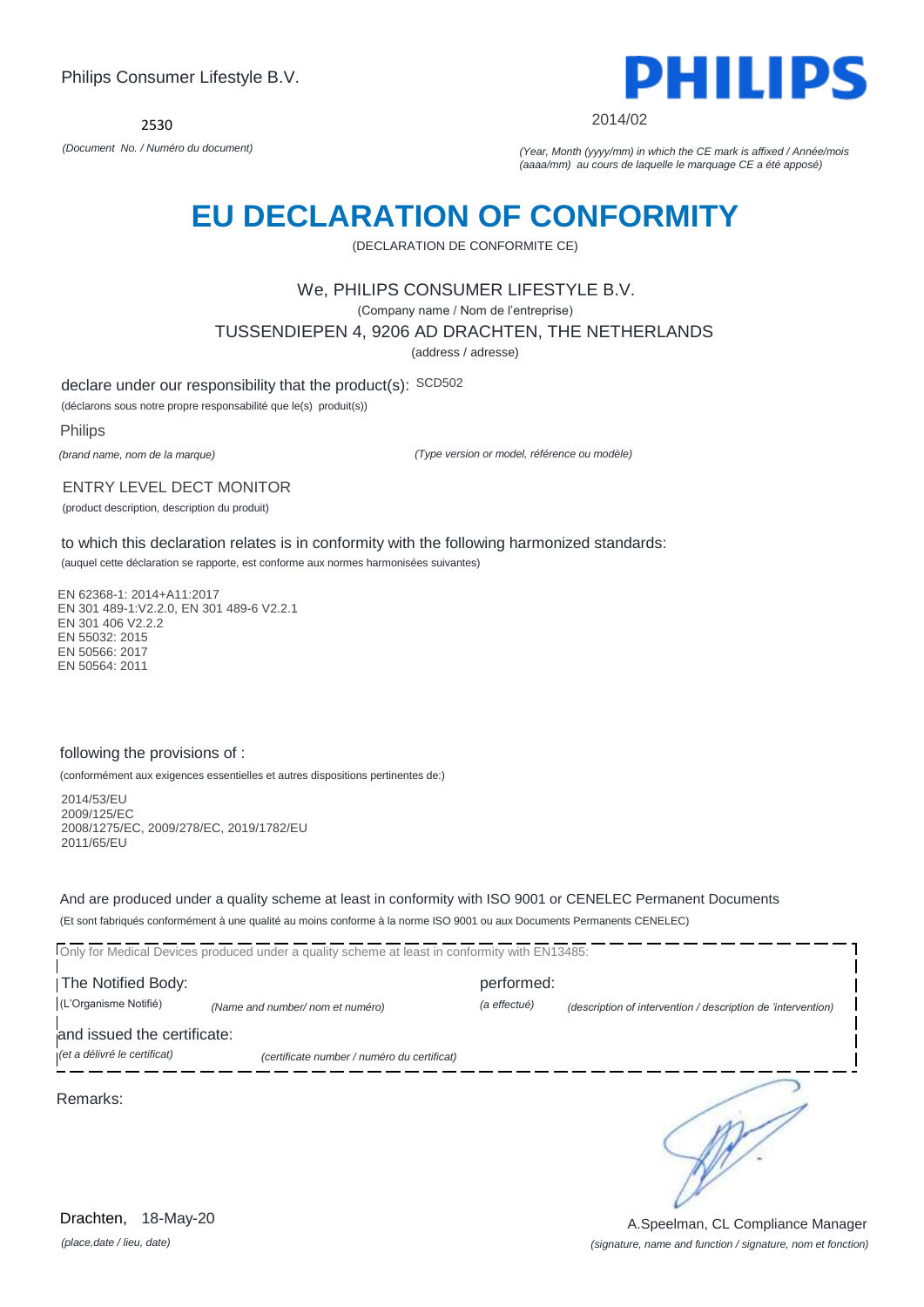

2014/02

*(Document No. / Documentnummer) (Year, Month (yyyy/mm) in which the CE mark is affixed / Jaar, maand waarin de CE markering is uitgegeven)*

# **EU DECLARATION OF CONFORMITY**

(Europeese Conformiteitsverklaring)

### We, PHILIPS CONSUMER LIFESTYLE B.V.

(Company name / Bedrijfsnaam)

TUSSENDIEPEN 4, 9206 AD DRACHTEN, THE NETHERLANDS

(address / adres)

declare under our responsibility that the product(s): SCD502

(verklaren dat onder onze verantwoordelijkheid de product(en))

Philips

*(brand name, merknaam)*

*(Type version or model, typenummer of model)*

#### ENTRY LEVEL DECT MONITOR

(product description, productbeschrijving)

to which this declaration relates is in conformity with the following harmonized standards: (waar deze verklaring betrekking op heeft voldoen aan de volgende geharmoniseerde standaarden)

EN 62368-1: 2014+A11:2017 EN 301 489-1:V2.2.0, EN 301 489-6 V2.2.1 EN 301 406 V2.2.2 EN 55032: 2015 EN 50566: 2017 EN 50564: 2011

### following the provisions of :

(volgens de voorwaarden van:)

2014/53/EU 2009/125/EC 2008/1275/EC, 2009/278/EC, 2019/1782/EU 2011/65/EU

And are produced under a quality scheme at least in conformity with ISO 9001 or CENELEC Permanent Documents (En worden geproduceerd volgens een kwaliteitsprogramma wat minimaal overeenkomt met ISO9001 of de CENELEC permanente documenten)

Only for Medical Devices produced under a quality scheme at least in conformity with EN13485:

**The Notified Body: performed:** (Notified Body) *(Name and number/ Naam en nummer) (heeft uitgevoerd) (description of intervention / uitgevoerd testprotocol)* 

and issued the certificate:

*(en heeft een certificaat uitgegeven) (certificate number / nummer van het certificaat)*

Remarks:

∍

*(place,date / plaats, datum)* Drachten, 18-May-20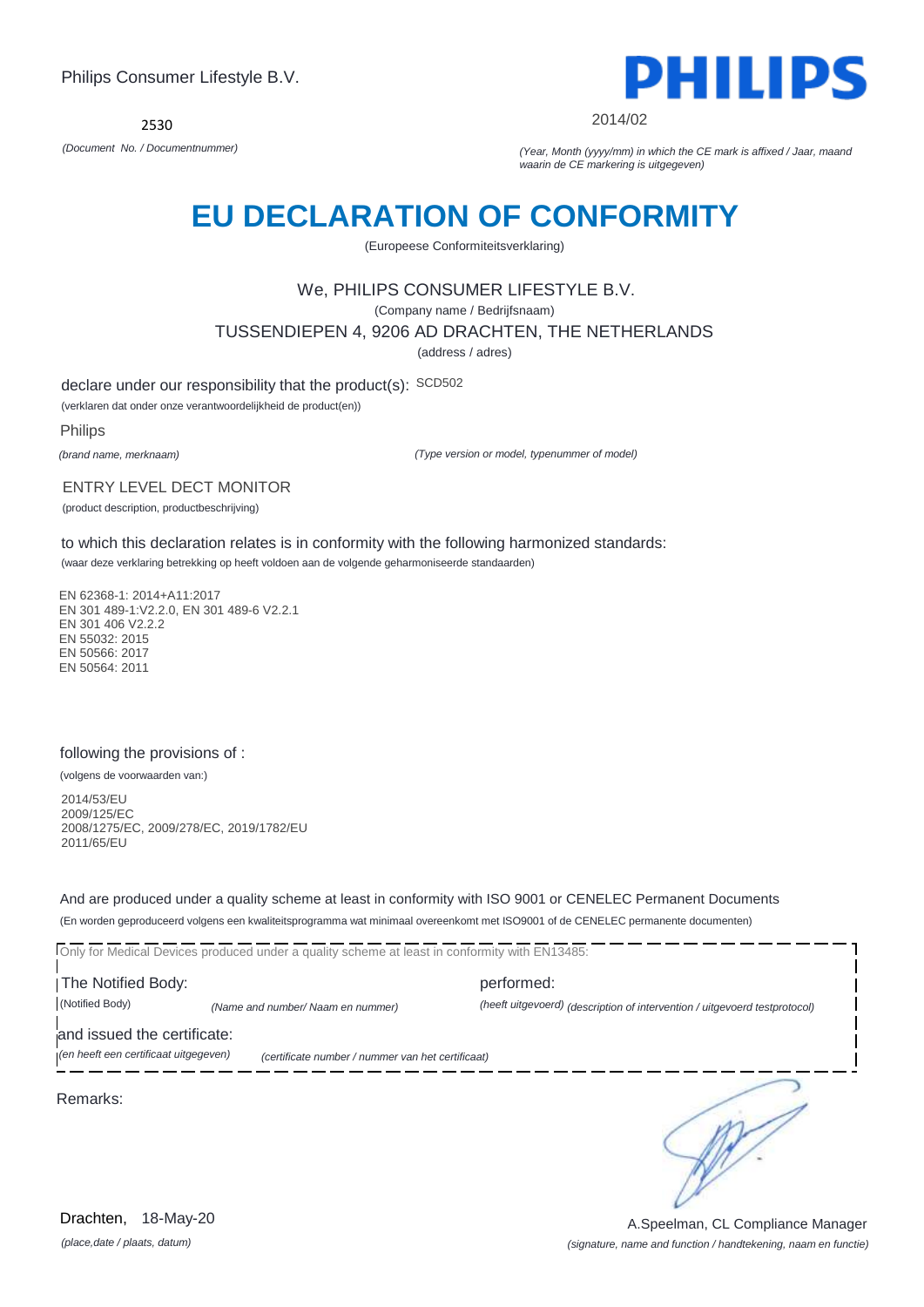2530



2014/02

*(Document No. / Číslo zprávy) (Year, Month (yyyy/mm) in which the CE mark is affixed / Rok udělění známky CE)*

# **EU DECLARATION OF CONFORMITY**

(Prohlášení o shodě v EU)

# We, PHILIPS CONSUMER LIFESTYLE B.V.

(Company name / Jméno)

TUSSENDIEPEN 4, 9206 AD DRACHTEN, THE NETHERLANDS

(address / adresa)

declare under our responsibility that the product(s): SCD502

(Prohlašujeme na svou odpovědnost, že elektrický výrobek)

Philips

*(brand name, značka)*

*(Type version or model, Typ verze nebo model)*

#### ENTRY LEVEL DECT MONITOR

(product description, popis výrobku)

to which this declaration relates is in conformity with the following harmonized standards:

(na nějž se toto prohlášení vztahuje, je ve shodě s následujícími harmonizovanými normami:)

EN 62368-1: 2014+A11:2017 EN 301 489-1:V2.2.0, EN 301 489-6 V2.2.1 EN 301 406 V2.2.2 EN 55032: 2015 EN 50566: 2017 EN 50564: 2011

### following the provisions of :

(Následovaných ustanoveními Směrnic:)

2014/53/EU 2009/125/EC 2008/1275/EC, 2009/278/EC, 2019/1782/EU 2011/65/EU

And are produced under a quality scheme at least in conformity with ISO 9001 or CENELEC Permanent Documents (A jsou vyráběny v systému řízení kvality minimálně ve shodě s ISO 9001 nebo)

Only for Medical Devices produced under a quality scheme at least in conformity with EN13485: The Notified Body: performed: (Kompetentní orgán) *(Name and number/ Název a číslo) (provedl) (description of intervention / popis operace)*  and issued the certificate: *(a vydal certifikát,) (certificate number / číslo certifikátu)* ∍ Remarks:

*(place,date / místo, datum)* Drachten, 18-May-20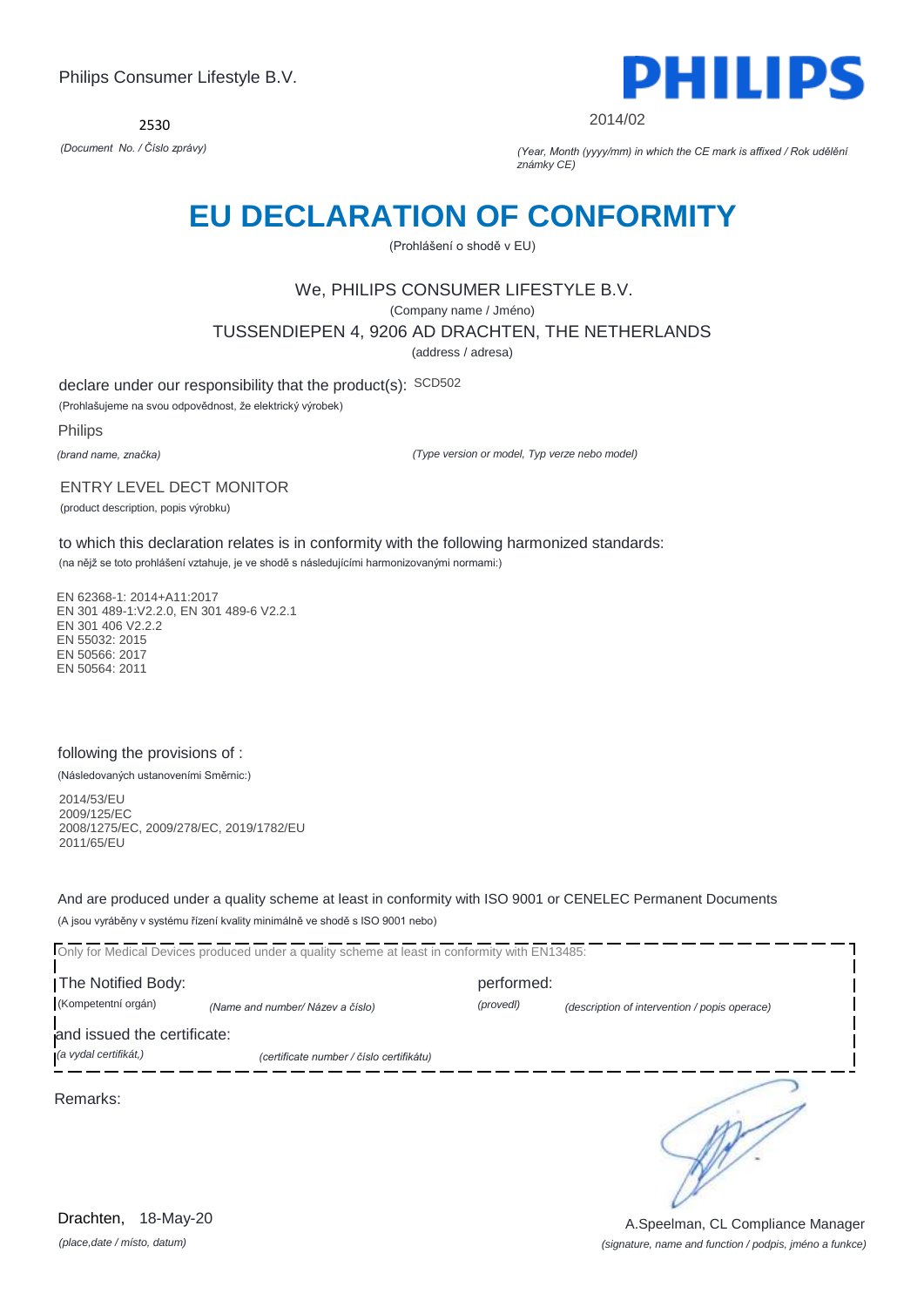2530



2014/02

*(Document No. / Rapportnummer) (Year, Month (yyyy/mm) in which the CE mark is affixed / Årstal for påhæftning af CE-mærkningen)*

# **EU DECLARATION OF CONFORMITY**

(EU KONFORMITETSERKLÆRING)

### We, PHILIPS CONSUMER LIFESTYLE B.V.

(Company name / Virksomhedens navn)

TUSSENDIEPEN 4, 9206 AD DRACHTEN, THE NETHERLANDS

(address / adresse)

declare under our responsibility that the product(s): SCD502

(Erklærer i henhold til vores ansvar, at de(t) elektriske produkt(er))

Philips

*(brand name, navn på varemærke)*

*(Type version or model, type eller model)*

#### ENTRY LEVEL DECT MONITOR

(product description, produktbeskrivelse)

to which this declaration relates is in conformity with the following harmonized standards:

(til hvilke(t) denne erklæring relaterer sig, er i konformitet med følgende harmoniserede standarder)

EN 62368-1: 2014+A11:2017 EN 301 489-1:V2.2.0, EN 301 489-6 V2.2.1 EN 301 406 V2.2.2 EN 55032: 2015 EN 50566: 2017 EN 50564: 2011

### following the provisions of :

(Opfylder de ufravigelige krav og øvrige forskrifter i)

2014/53/EU 2009/125/EC 2008/1275/EC, 2009/278/EC, 2019/1782/EU 2011/65/EU

And are produced under a quality scheme at least in conformity with ISO 9001 or CENELEC Permanent Documents (Og er produceret i en kvalitet, der, som minimum, opfylder kravene i ISO 9001-standarden eller CENELEC's permanente dokumenter)

Only for Medical Devices produced under a quality scheme at least in conformity with EN13485:

The Notified Body: example and performed: performed: (Det Notificerede Organ) *(Name and number/ Navn og nummer) (har gennemført) (description of intervention / beskrivelse af intervention)* 

and issued the certificate:

*(og udstedt erklæringen) (certificate number / erklæringsnummer)*

Remarks:

*(place,date / sted, dato)* Drachten, 18-May-20

*(signature, name and function / Signatur, navn og titel)* A.Speelman, CL Compliance Manager

∍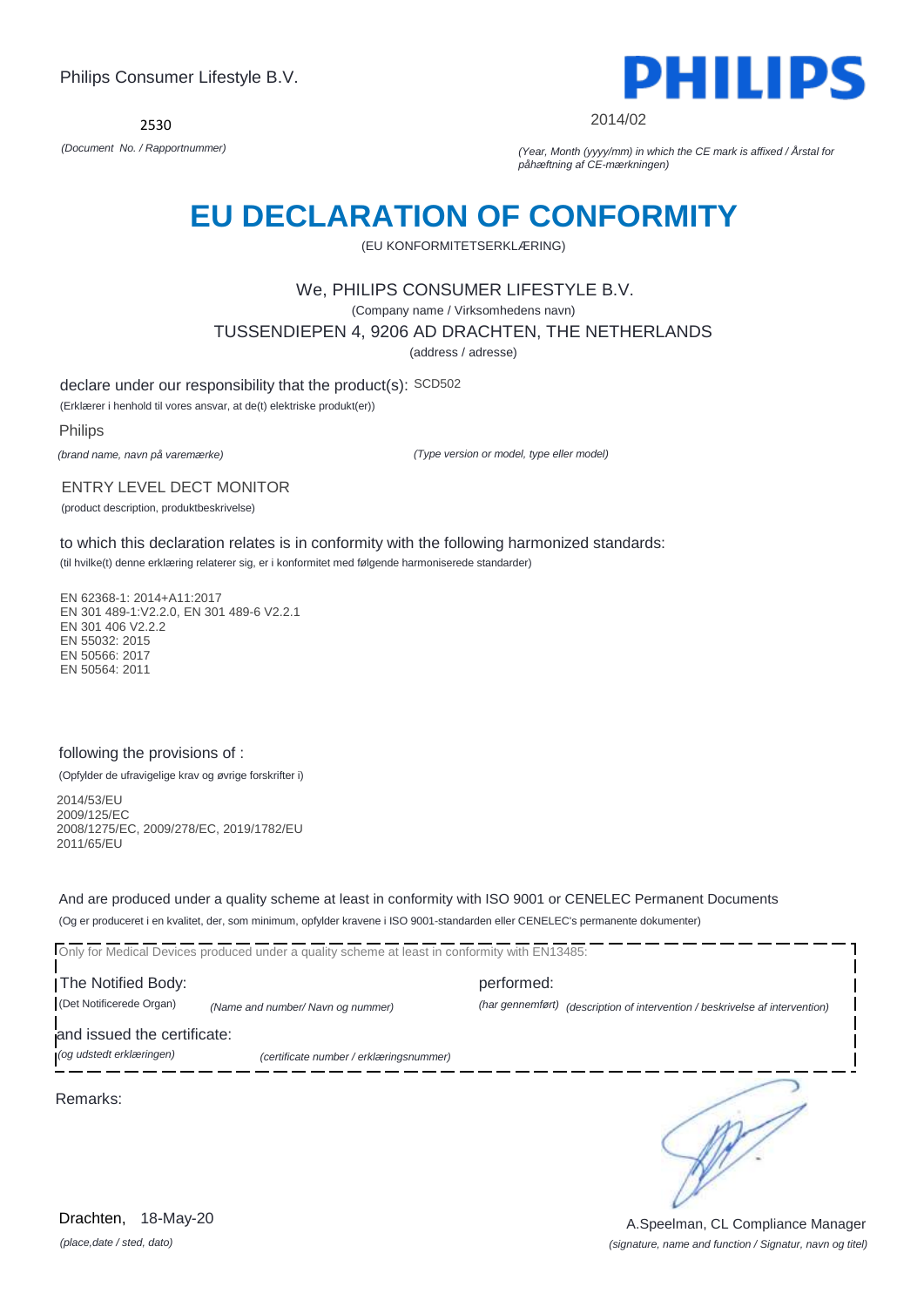

2014/02

*(Document No. / Documento nº.) (Year, Month (yyyy/mm) in which the CE mark is affixed / Año en el que se incluye el marcado CE))*

# **EU DECLARATION OF CONFORMITY**

(EU DECLARACIÓN CE DE CONFORMIDAD)

### We, PHILIPS CONSUMER LIFESTYLE B.V.

(Company name / Nombre compaña )

TUSSENDIEPEN 4, 9206 AD DRACHTEN, THE NETHERLANDS

(address / dirección )

declare under our responsibility that the product(s): SCD502

(Declaramos bajo nuestra propia responsabilidad que el (los) producto(s):

Philips

*(brand name, nombre de la marca)*

*(Type version or model, Referencia o modelo)*

#### ENTRY LEVEL DECT MONITOR

(product description, descripción del producto )

to which this declaration relates is in conformity with the following harmonized standards:

(Al que hace referencia esta declaración cumple con las siguientes normas armonizadas)

EN 62368-1: 2014+A11:2017 EN 301 489-1:V2.2.0, EN 301 489-6 V2.2.1 EN 301 406 V2.2.2 EN 55032: 2015 EN 50566: 2017 EN 50564: 2011

### following the provisions of :

(Siguiendo las disposiciones relativas a:)

2014/53/EU 2009/125/EC 2008/1275/EC, 2009/278/EC, 2019/1782/EU 2011/65/EU

And are produced under a quality scheme at least in conformity with ISO 9001 or CENELEC Permanent Documents (Y se fabrican conforme a una calidad al menos conforme a la norma ISO 9001 o a los Documentos Permanentes CENELEC)

|                                                           | Only for Medical Devices produced under a quality scheme at least in conformity with EN13485: |              |                                                                |
|-----------------------------------------------------------|-----------------------------------------------------------------------------------------------|--------------|----------------------------------------------------------------|
| The Notified Body:                                        |                                                                                               | performed:   |                                                                |
| (El organismo notificado)                                 | (Name and number/ Nombre y número)                                                            | (realizador) | (description of intervention / descripción de la intervención) |
| and issued the certificate:<br>(Y expidió el certificado) | (certificate number / número de certificado)                                                  |              |                                                                |
| Remarks:                                                  |                                                                                               |              |                                                                |

*(place,date / lugar, fecha)* Drachten, 18-May-20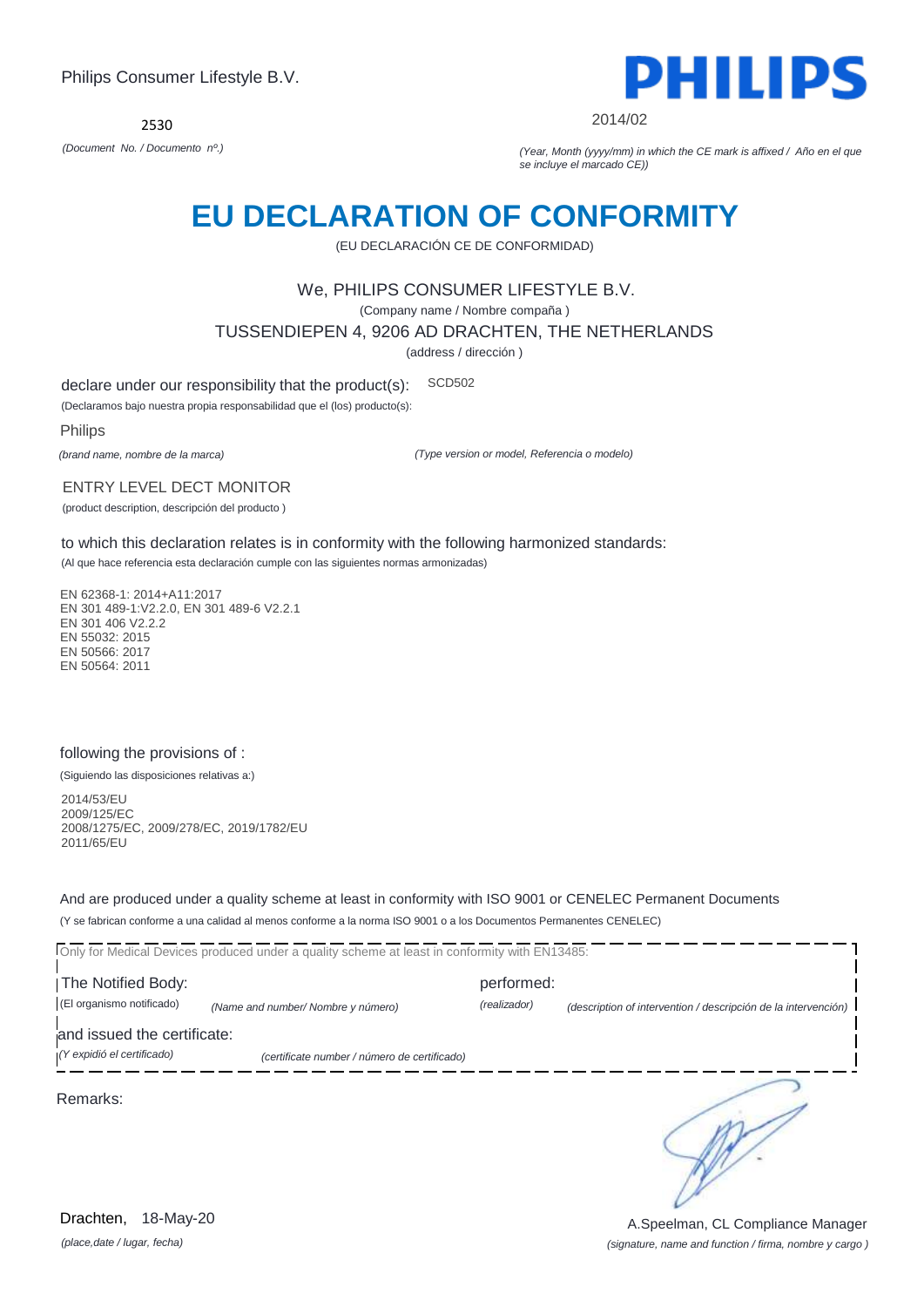2530



2014/02

*(Document No. / Raportti nr.) (Year, Month (yyyy/mm) in which the CE mark is affixed / CE merkinnän myöntämisvuosi)*

# **EU DECLARATION OF CONFORMITY**

(Vaatimustenmukaisuusvakuutus)

# We, PHILIPS CONSUMER LIFESTYLE B.V.

(Company name / Nimi)

TUSSENDIEPEN 4, 9206 AD DRACHTEN, THE NETHERLANDS

(address / Osoite)

declare under our responsibility that the product(s): SCD502

(Ilmoitus seuraavista vastuullamme olevista sähkötuotteista:)

Philips

*(brand name, Brändinimi)*

*(Type version or model, Tyypi, versio tai malli)*

#### ENTRY LEVEL DECT MONITOR

(product description, Tuotekuvaus)

to which this declaration relates is in conformity with the following harmonized standards:

(Tämä vakuutus on yhdenmukainen seuraavien harmonisointistandardien kanssa)

EN 62368-1: 2014+A11:2017 EN 301 489-1:V2.2.0, EN 301 489-6 V2.2.1 EN 301 406 V2.2.2 EN 55032: 2015 EN 50566: 2017 EN 50564: 2011

### following the provisions of :

(Seuraavien määräysten mukaisesti)

2014/53/EU 2009/125/EC 2008/1275/EC, 2009/278/EC, 2019/1782/EU 2011/65/EU

And are produced under a quality scheme at least in conformity with ISO 9001 or CENELEC Permanent Documents (Ja on tuotettu seuraavien laatujärjestelmien mukaisesti : ISO 9001 ja CENELEC asiakirjat)

Only for Medical Devices produced under a quality scheme at least in conformity with EN13485: **The Notified Body: performed:** (Ilmoitettu laitos) *(Name and number/ Nimi ja numero) (suoritetaan) (description of intervention / toimenpiteen kuvaus)*  and issued the certificate: *(Todistuksen antaja) (certificate number / Sertifikaatin numero)* ∍ Remarks:

*(place,date / paikka, päiväys)* Drachten, 18-May-20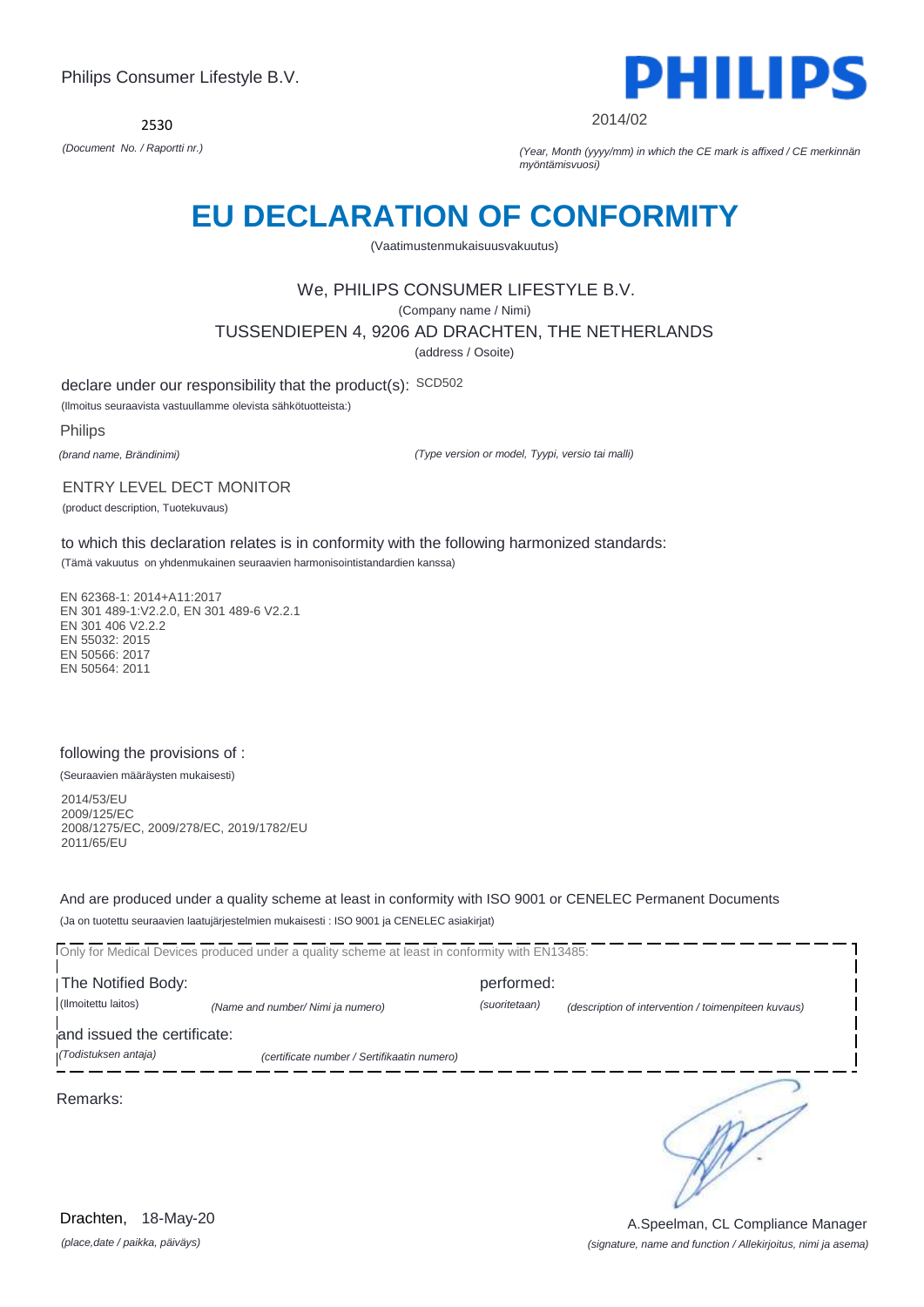2530



2014/02

*(Document No. / Jelentés száma) (Year, Month (yyyy/mm) in which the CE mark is affixed / A CE jelzés feltüntetésének éve)*

# **EU DECLARATION OF CONFORMITY**

(EC MEGFELELŐSÉGI NYILATKOZAT)

# We, PHILIPS CONSUMER LIFESTYLE B.V.

(Company name / Név)

TUSSENDIEPEN 4, 9206 AD DRACHTEN, THE NETHERLANDS

(address / cím)

declare under our responsibility that the product(s): SCD502

(Felelőssége tudatában nyilatkozik, hogy az alábbi elektronikai termék(ek))

Philips

*(brand name, márkanév)*

*(Type version or model, Típusváltozat vagy modell)*

#### ENTRY LEVEL DECT MONITOR

(product description, termék megnevezése)

to which this declaration relates is in conformity with the following harmonized standards:

(Az ezen nyilatkozatban foglaltak szerint megfelel(nek) a következő harmonizált szabványoknak)

EN 62368-1: 2014+A11:2017 EN 301 489-1:V2.2.0, EN 301 489-6 V2.2.1 EN 301 406 V2.2.2. EN 55032: 2015 EN 50566: 2017 EN 50564: 2011

# following the provisions of :

(Követve a következő ajánlásokat)

2014/53/EU 2009/125/EC 2008/1275/EC, 2009/278/EC, 2019/1782/EU 2011/65/EU

And are produced under a quality scheme at least in conformity with ISO 9001 or CENELEC Permanent Documents (legalább az ISO 9001-nek megfelelően vagy)

Only for Medical Devices produced under a quality scheme at least in conformity with EN13485: The Notified Body: example and performed: performed: (Bejelentett testület) *(Name and number/ Név és szám) (teljesítve) (description of intervention / intézkedés leírása)*  and issued the certificate: *(és a kibocsátott tanúsítvány) (certificate number / tanúsítvány száma)* ∍ Remarks:

*(place,date / hely, dátum)* Drachten, 18-May-20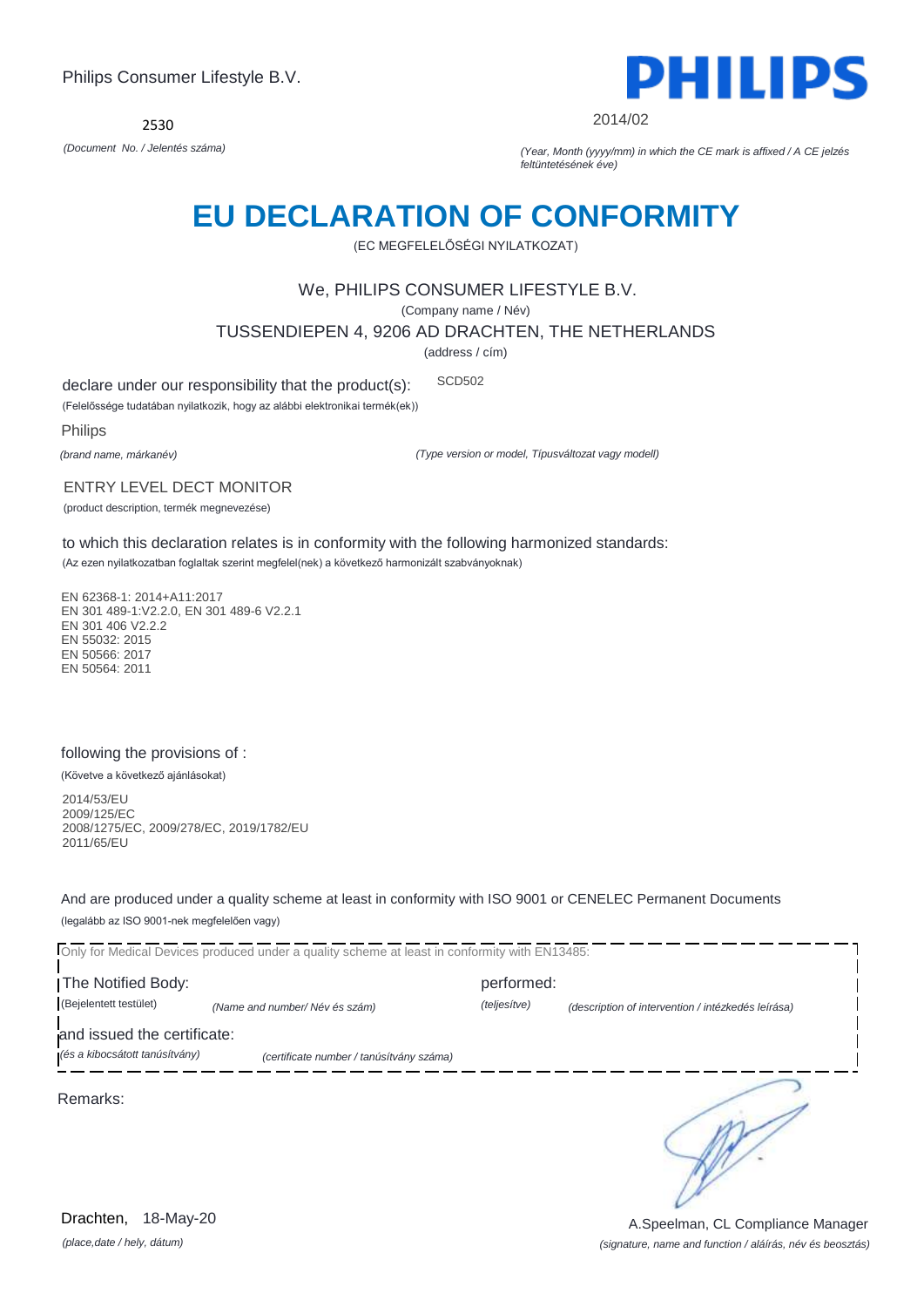

2014/02

*(Document No. / Report Numero ) (Year, Month (yyyy/mm) in which the CE mark is affixed / Anno di apposizione della marcatura CE)*

# **EU DECLARATION OF CONFORMITY**

(DICHIARAZIONE DI CONFORMITA' CE )

# We, PHILIPS CONSUMER LIFESTYLE B.V.

(Company name / denominazione sociale)

TUSSENDIEPEN 4, 9206 AD DRACHTEN, THE NETHERLANDS

(address / sede)

declare under our responsibility that the product(s): SCD502

(dichiara sotto la propria responsabilità che il /i Prodotto /i elettrico/i)

Philips

*(brand name, marchio)*

*(Type version or model, modello o versione )*

#### ENTRY LEVEL DECT MONITOR

(product description, descrizione del prodotto)

to which this declaration relates is in conformity with the following harmonized standards:

(al quale la presente dichiarazione si riferisce è conforme alle seguenti norme tecniche armonizzate)

EN 62368-1: 2014+A11:2017 EN 301 489-1:V2.2.0, EN 301 489-6 V2.2.1 EN 301 406 V2.2.2 EN 55032: 2015 EN 50566: 2017 EN 50564: 2011

### following the provisions of :

(secondo le disposizioni della )

2014/53/EU 2009/125/EC 2008/1275/EC, 2009/278/EC, 2019/1782/EU 2011/65/EU

And are produced under a quality scheme at least in conformity with ISO 9001 or CENELEC Permanent Documents (e i processi produttivi seguono un sistema qualità conforme almeno alla norma ISO 9001 o ai documenti permanenti CENELEC)

| The Notified Body:                |                                               | performed:    |                                                             |
|-----------------------------------|-----------------------------------------------|---------------|-------------------------------------------------------------|
| (L'ente certificatore notificato) | (Name and number/ denominazione e numero)     | (ha eseguito) | (description of intervention / descrizione dell'intervento) |
| and issued the certificate:       |                                               |               |                                                             |
| (ed emesso il certificato)        | (certificate number / numero del certificato) |               |                                                             |
| Remarks:                          |                                               |               |                                                             |

*(place,date / luogo e data)* Drachten, 18-May-20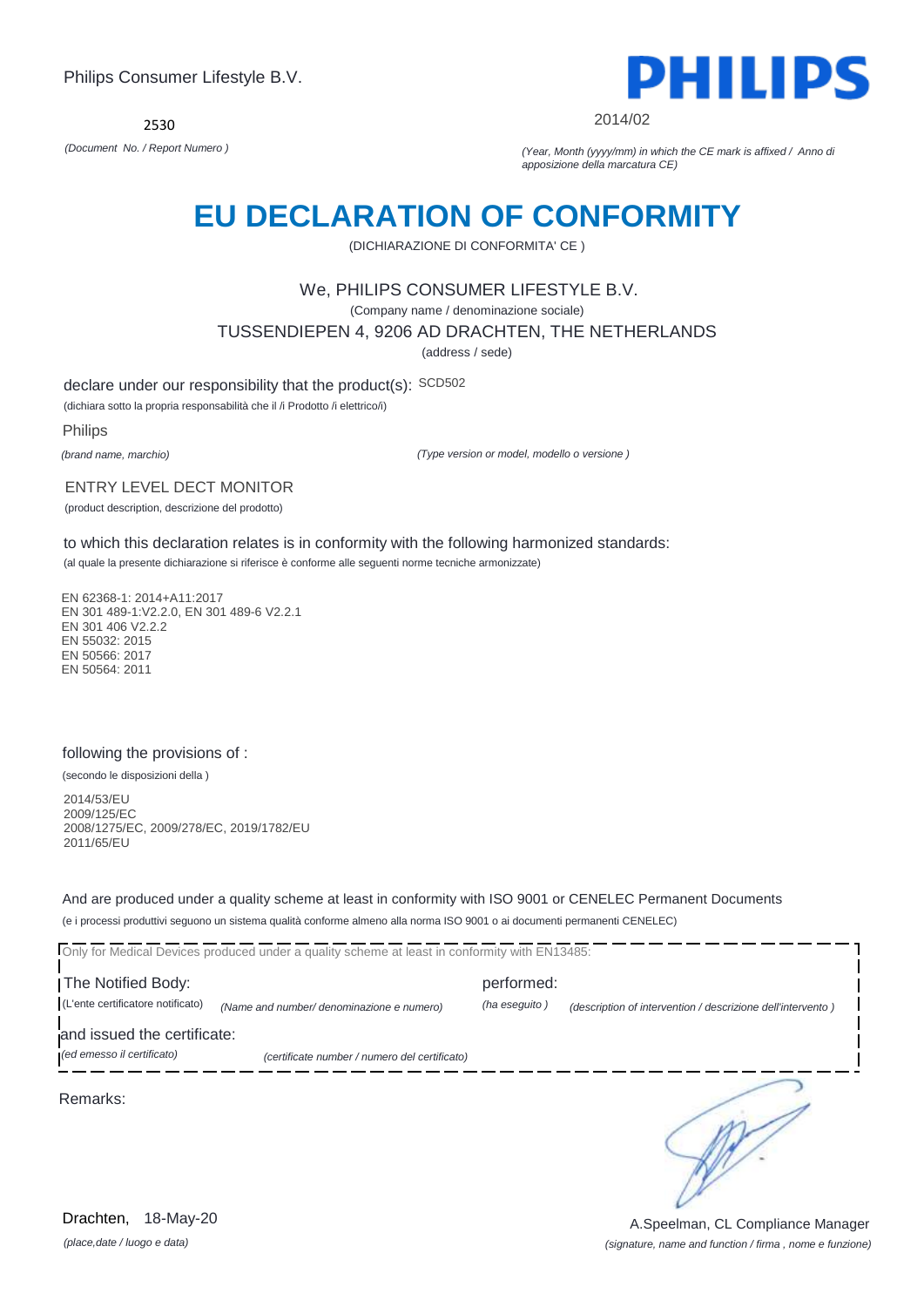2530



2014/02

*(Document No. / Pranešimo Nr.) (Year, Month (yyyy/mm) in which the CE mark is affixed / Metai, kada CE patvirtino)*

# **EU DECLARATION OF CONFORMITY**

(EC ATITIKTIES DEKLARACIJA)

### We, PHILIPS CONSUMER LIFESTYLE B.V.

(Company name / Pavadinimas)

TUSSENDIEPEN 4, 9206 AD DRACHTEN, THE NETHERLANDS

(address / adresas)

declare under our responsibility that the product(s): SCD502

(Deklaruojame, kad elektronikos gaminys (-iai):)

Philips

*(brand name, firmos ženklo pavadinimas )*

*(Type version or model, Tipas arba modelis)*

ENTRY LEVEL DECT MONITOR

(product description, gaminio aprašymas)

to which this declaration relates is in conformity with the following harmonized standards:

(Pagal šią deklaraciją atitinka toliau nurodytus standartus:)

EN 62368-1: 2014+A11:2017 EN 301 489-1:V2.2.0, EN 301 489-6 V2.2.1 EN 301 406 V2.2.2 EN 55032: 2015 EN 50566: 2017 EN 50564: 2011

### following the provisions of :

(Atitinka tokias nuostatas:)

2014/53/EU 2009/125/EC 2008/1275/EC, 2009/278/EC, 2019/1782/EU 2011/65/EU

And are produced under a quality scheme at least in conformity with ISO 9001 or CENELEC Permanent Documents (Pagaminta atitinkant visus kokybės reikalavimus pagal ISO 9001 ar CENELEC nuolatinius dokumentus)

|                             | Only for Medical Devices produced under a quality scheme at least in conformity with EN13485: |            |                                                         |
|-----------------------------|-----------------------------------------------------------------------------------------------|------------|---------------------------------------------------------|
| The Notified Body:          |                                                                                               | performed: |                                                         |
| (Informuota įstaiga)        | (Name and number/ Pavadinimas ir numeris)                                                     | (atlikta)  | (description of intervention / intervencijos aprašymas) |
| and issued the certificate: |                                                                                               |            |                                                         |
| (Sertifikatas išleistas)    | (certificate number / sertifikato numeris)                                                    |            |                                                         |
| Remarks:                    |                                                                                               |            |                                                         |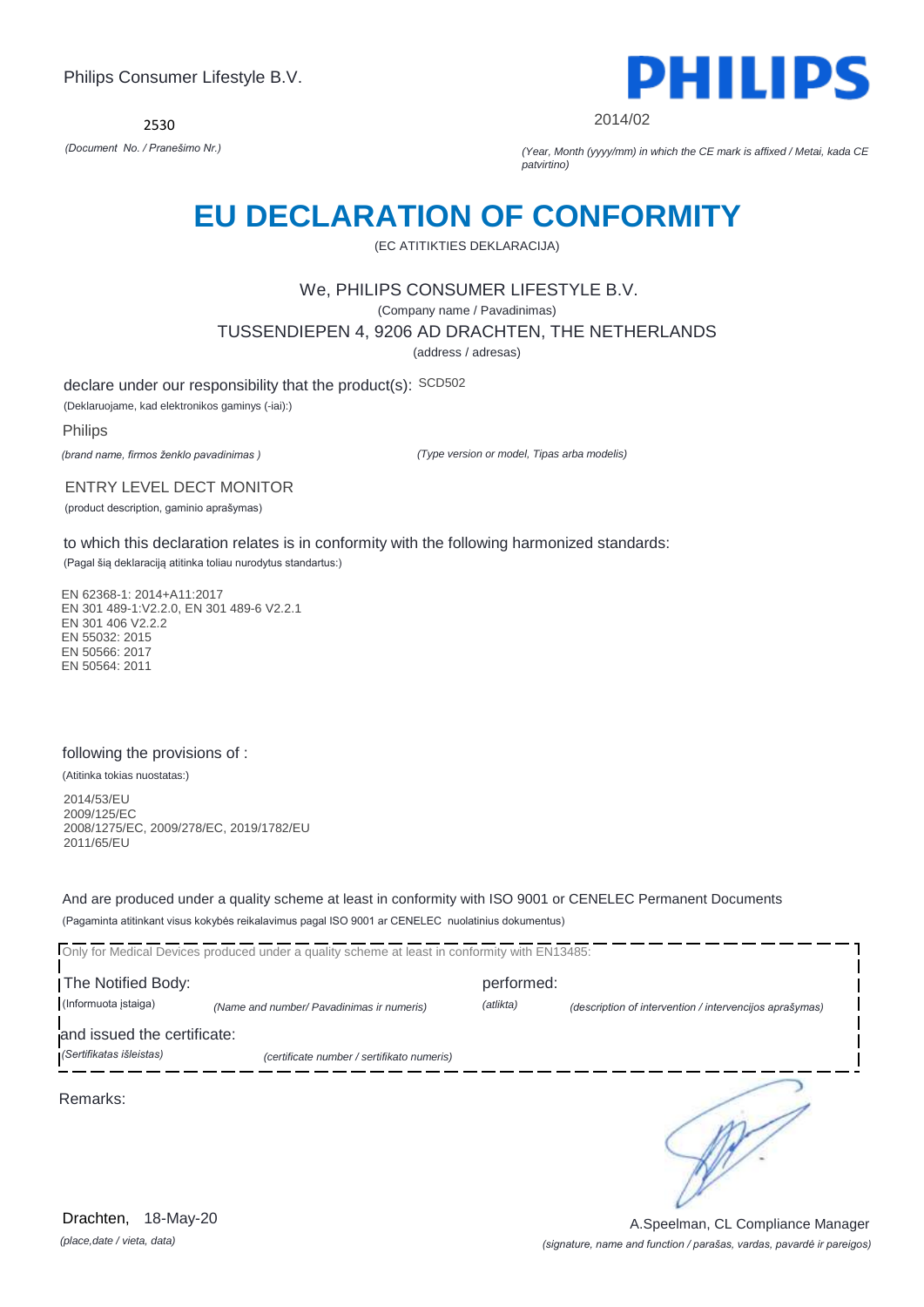2530



2014/02

*(Document No. / Ziņojums Nr) (Year, Month (yyyy/mm) in which the CE mark is affixed / Gads kurā CE zīme ieviesta)*

# **EU DECLARATION OF CONFORMITY**

(EC deklarācija atbilstība)

# We, PHILIPS CONSUMER LIFESTYLE B.V.

(Company name / vārds)

TUSSENDIEPEN 4, 9206 AD DRACHTEN, THE NETHERLANDS

(address / adrese)

declare under our responsibility that the product(s): SCD502

(deklarēt zem vai atbildība ka, elektronisks produkts)

Philips

*(brand name, fabrikas marka vārds)*

*(Type version or model, Tips, versija vai modelis)*

ENTRY LEVEL DECT MONITOR

(product description, produkta apraksts)

to which this declaration relates is in conformity with the following harmonized standards: (Kam ši deklarācija atbilst ir apliecināt ar sekojošiem saskaņotiem standartiem)

EN 62368-1: 2014+A11:2017 EN 301 489-1:V2.2.0, EN 301 489-6 V2.2.1 EN 301 406 V2.2.2 EN 55032: 2015 EN 50566: 2017 EN 50564: 2011

### following the provisions of :

(Sekojot noteikumiem)

2014/53/EU 2009/125/EC 2008/1275/EC, 2009/278/EC, 2019/1782/EU 2011/65/EU

And are produced under a quality scheme at least in conformity with ISO 9001 or CENELEC Permanent Documents (Tiek ražots zem kvalitātes sistēma kas ir apstiprināta ar ISO 9001 vai CENELEC pastāvošiem dokumentiem )

|                             | Only for Medical Devices produced under a quality scheme at least in conformity with EN13485: |            |                                                        |
|-----------------------------|-----------------------------------------------------------------------------------------------|------------|--------------------------------------------------------|
| The Notified Body:          |                                                                                               | performed: |                                                        |
| (Reģistrēta galvenā daļa)   | (Name and number/ vārds un numurs)                                                            | (paveikts) | (description of intervention / intervencijas apraksts) |
| and issued the certificate: |                                                                                               |            |                                                        |
| (Un izveido sertifikātu)    | (certificate number / sertifikāta numurs)                                                     |            |                                                        |
| Remarks:                    |                                                                                               |            |                                                        |

*(place,date / vieta, datums)* Drachten, 18-May-20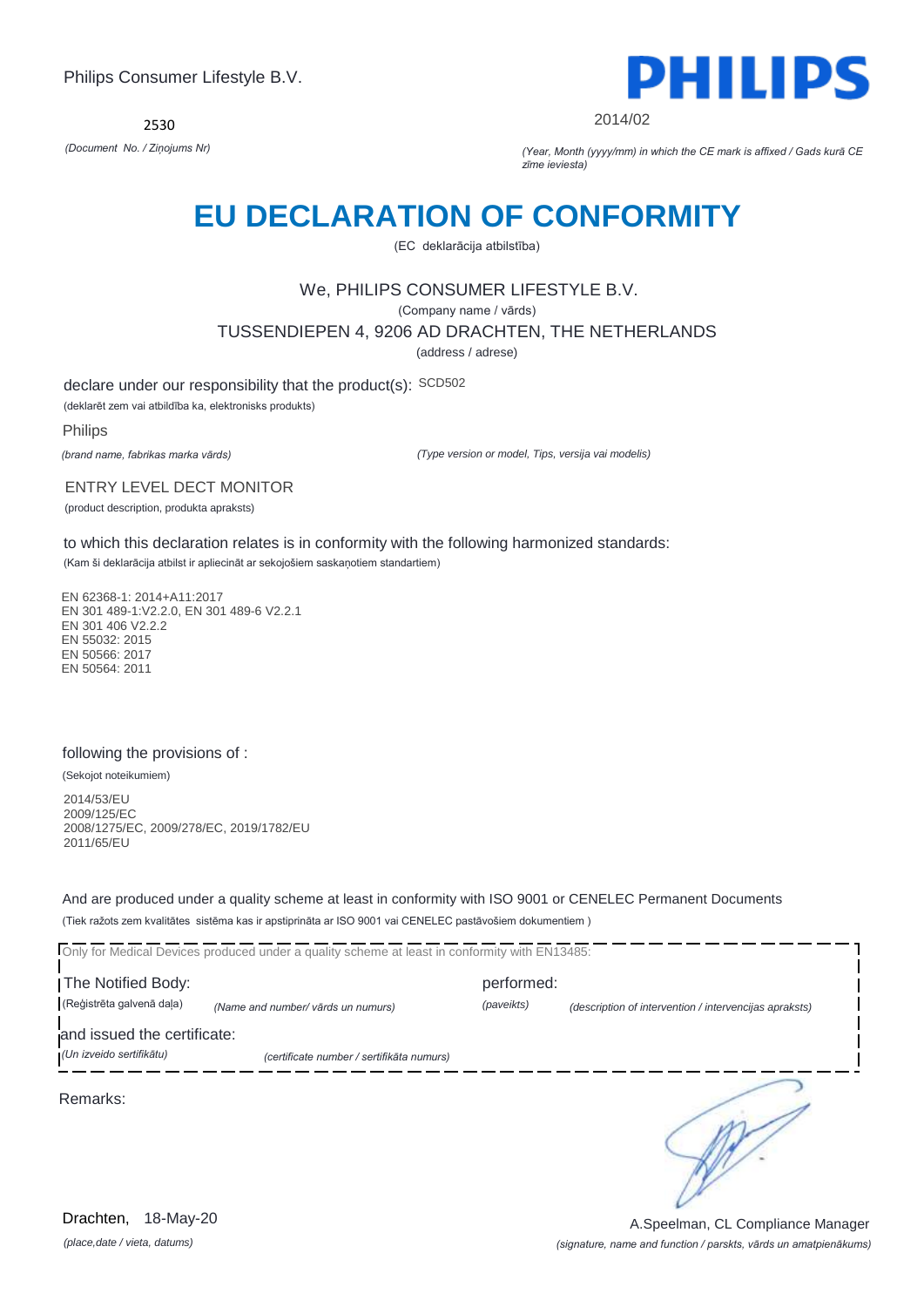

2014/02

*(Document No. / Numer raportu) (Year, Month (yyyy/mm) in which the CE mark is affixed / Rok, w którym oznakowanie CE zostało umieszczone na wyrobie)*

# **EU DECLARATION OF CONFORMITY**

(DEKLARACJA ZGODNOŚCI UE)

# We, PHILIPS CONSUMER LIFESTYLE B.V.

(Company name / Nazwa)

TUSSENDIEPEN 4, 9206 AD DRACHTEN, THE NETHERLANDS

(address / adres)

declare under our responsibility that the product(s): SCD502

(Deklarujemy na naszą odpowiedzialność, że urządzeni(e/a) elektryczne)

Philips

*(brand name, marka)*

*(Type version or model, Typ lub model)*

#### ENTRY LEVEL DECT MONITOR

(product description, nazwa /opis produktu)

to which this declaration relates is in conformity with the following harmonized standards:

(Do którego odnosi się niniejsza deklaracja jest zgodny z następującymi normami zharmonizowanymi)

EN 62368-1: 2014+A11:2017 EN 301 489-1:V2.2.0, EN 301 489-6 V2.2.1 EN 301 406 V2.2.2 EN 55032: 2015 EN 50566: 2017 EN 50564: 2011

### following the provisions of :

(Zgodnie z dyrektywami)

2014/53/EU 2009/125/EC 2008/1275/EC, 2009/278/EC, 2019/1782/EU 2011/65/EU

And are produced under a quality scheme at least in conformity with ISO 9001 or CENELEC Permanent Documents (oraz został wyprodukowany zgodnie ze standardami jakościowymi takimi jak ISO9001 lub CENELEC Permanent Documents)

Only for Medical Devices produced under a quality scheme at least in conformity with EN13485: The Notified Body: performed: (Jednostka certyfikująca) *(Name and number/ Nazwa i numer) (wykonała) (description of intervention / rodzaj badania)*  and issued the certificate: *(i wydała certyfikat) (certificate number / numer certyfikatu)* ∍ Remarks:

*(place,date / miasto, data)* Drachten, 18-May-20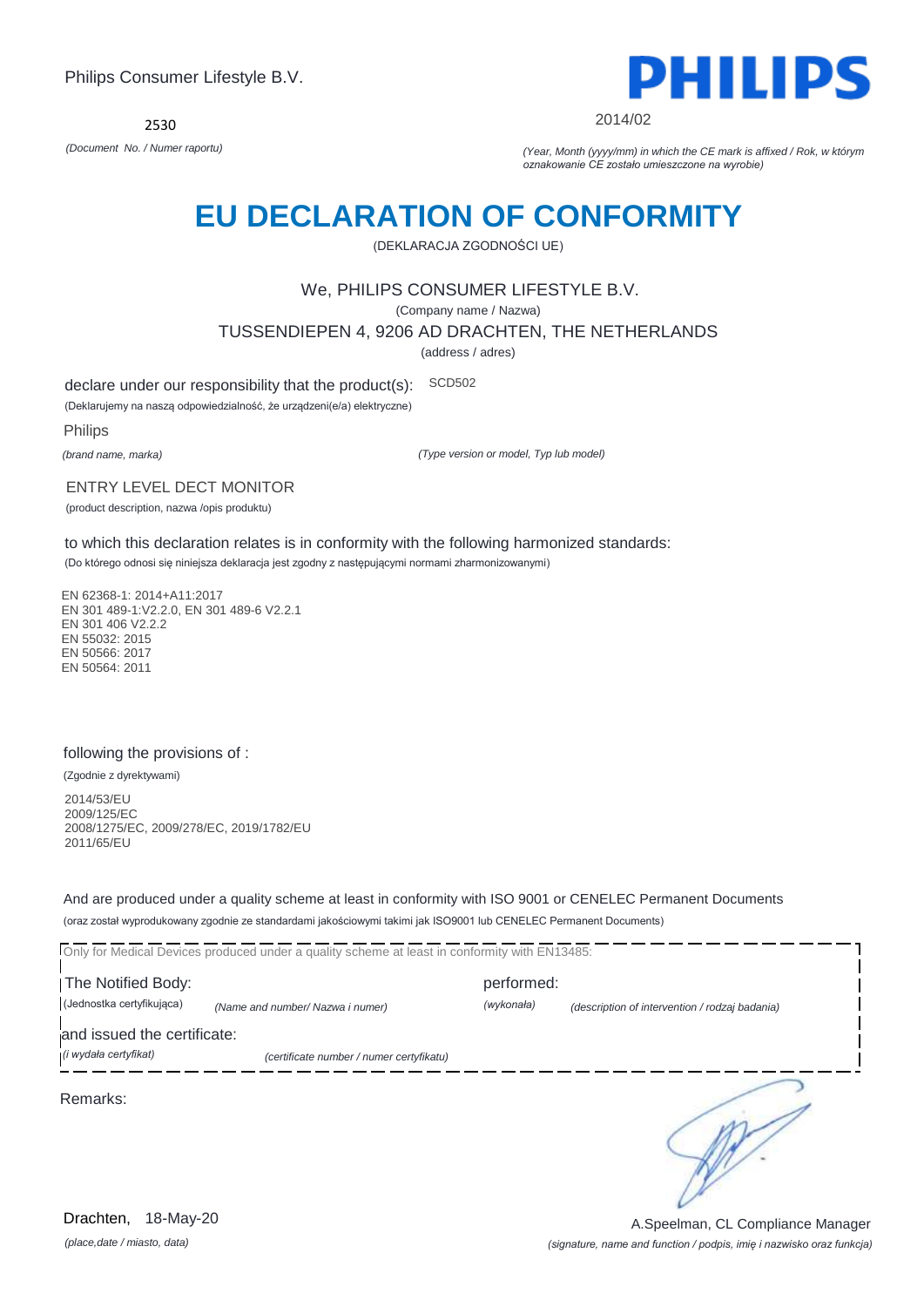2530



2014/02

*(Document No. / Relatório No.) (Year, Month (yyyy/mm) in which the CE mark is affixed / Ano em que a marca CE é afixada)*

# **EU DECLARATION OF CONFORMITY**

(DECLARAÇÃODE CONFORMIDADE CE)

# We, PHILIPS CONSUMER LIFESTYLE B.V.

(Company name / Nome)

TUSSENDIEPEN 4, 9206 AD DRACHTEN, THE NETHERLANDS

(address)

declare under our responsibility that the product(s): SCD502

(Declara sob a sua responsabilidade que o(s) producto(s) eléctricos )

Philips

*(brand name, nome da marca)*

*(Type version or model, Indicar versão ou modelo)*

#### ENTRY LEVEL DECT MONITOR

(product description, Descrição do produto)

to which this declaration relates is in conformity with the following harmonized standards:

(Aqueles a quem esta declaração se derige, está em conformidade com as seguintes normas harmonizadas)

EN 62368-1: 2014+A11:2017 EN 301 489-1:V2.2.0, EN 301 489-6 V2.2.1 EN 301 406 V2.2.2 EN 55032: 2015 EN 50566: 2017 EN 50564: 2011

### following the provisions of :

(Na sequência do disposto em:)

2014/53/EU 2009/125/EC 2008/1275/EC, 2009/278/EC, 2019/1782/EU 2011/65/EU

And are produced under a quality scheme at least in conformity with ISO 9001 or CENELEC Permanent Documents (E são produzidos sob um regime de qualidade, pelo menos, em conformidade com a norma ISO 9001 ou Documentos Permanentes CENELEC)

Only for Medical Devices produced under a quality scheme at least in conformity with EN13485: The Notified Body: performed: (O organismo notificado) *(Name and number/ Nome e número) (realizada) (description of intervention / descrição da intervenção)*  and issued the certificate: *(E emitido o certificado) (certificate number / certificado número)* ∍ Remarks:

*(place,date / local, data)* Drachten, 18-May-20

*(signature, name and function / assinatura, nome e função)* A.Speelman, CL Compliance Manager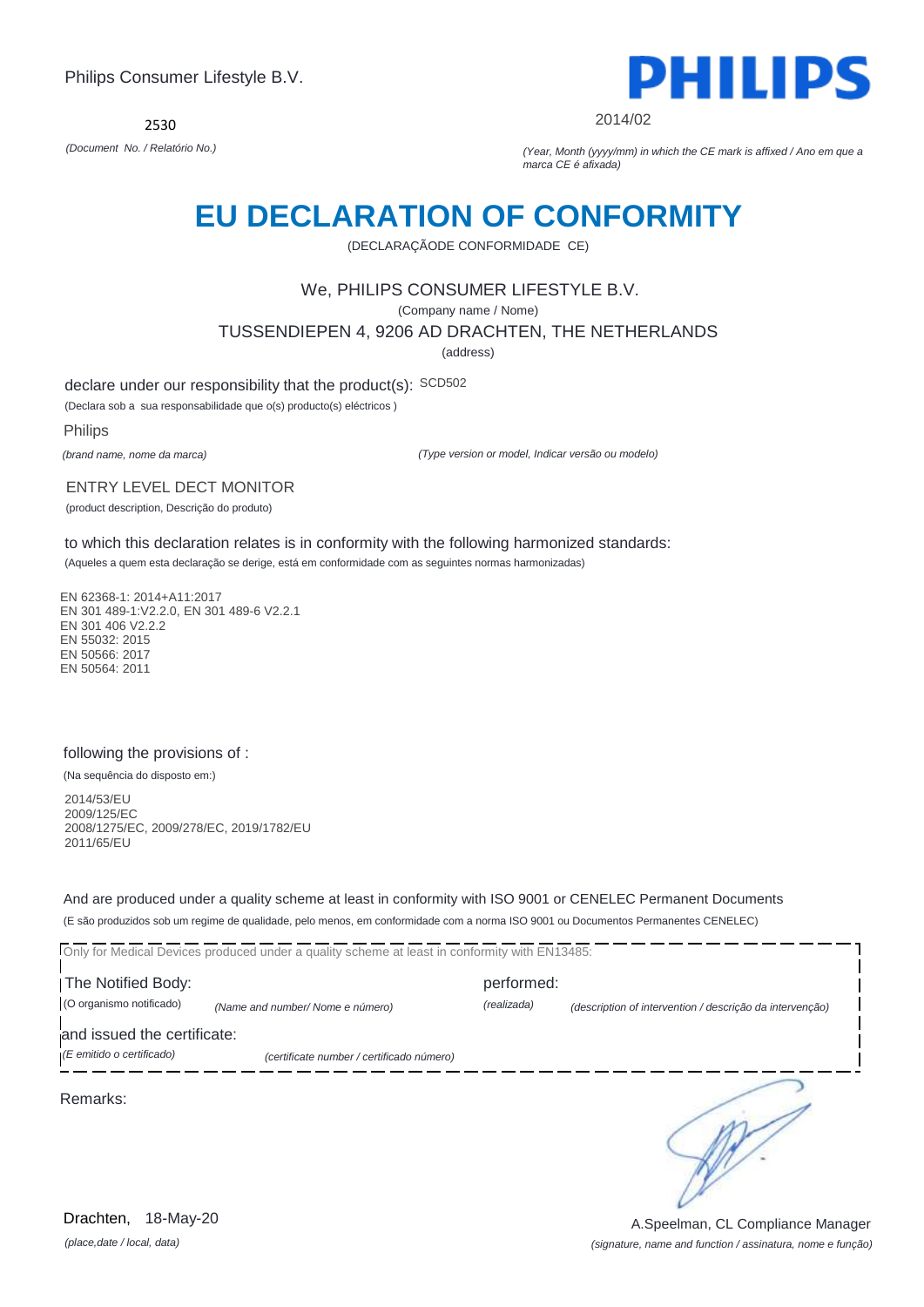2530



2014/02

*(Document No. / Nr. raport) (Year, Month (yyyy/mm) in which the CE mark is affixed / Anul în care este aplicat marcajul CE)*

# **EU DECLARATION OF CONFORMITY**

(DECLARAŢIE DE CONFORMITATE CE)

# We, PHILIPS CONSUMER LIFESTYLE B.V.

(Company name / Nume)

TUSSENDIEPEN 4, 9206 AD DRACHTEN, THE NETHERLANDS

(address / adresă)

declare under our responsibility that the product(s): SCD502

(Declarăm pe proprie răspundere că produsul (produsele) electric(e))

Philips

*(brand name, marca)*

*(Type version or model, Tip sau model)*

#### ENTRY LEVEL DECT MONITOR

(product description, descriere produs)

to which this declaration relates is in conformity with the following harmonized standards:

(La care se referă această declaraţie, este in conformitate cu următoarele standarde armonizate)

EN 62368-1: 2014+A11:2017 EN 301 489-1:V2.2.0, EN 301 489-6 V2.2.1 EN 301 406 V2.2.2 EN 55032: 2015 EN 50566: 2017 EN 50564: 2011

### following the provisions of :

(În conformitate cu dispoziţiile directivelor)

2014/53/EU 2009/125/EC 2008/1275/EC, 2009/278/EC, 2019/1782/EU 2011/65/EU

And are produced under a quality scheme at least in conformity with ISO 9001 or CENELEC Permanent Documents (Şi sunt fabricate după o schemă de calitate conformă cel puţin cu standardul ISO 9001 sau Documentele Permanente CENELEC)

|                             | Only for Medical Devices produced under a quality scheme at least in conformity with EN13485: |              |                                                         |
|-----------------------------|-----------------------------------------------------------------------------------------------|--------------|---------------------------------------------------------|
| The Notified Body:          |                                                                                               | performed:   |                                                         |
| (Organismul notificat)      | (Name and number/ Nume si număr)                                                              | (a efectuat) | (description of intervention / descrierea interventiei) |
| and issued the certificate: |                                                                                               |              |                                                         |
| (Și a emis certificatul)    | (certificate number / Numărul certificatului)                                                 |              |                                                         |
| Remarks:                    |                                                                                               |              |                                                         |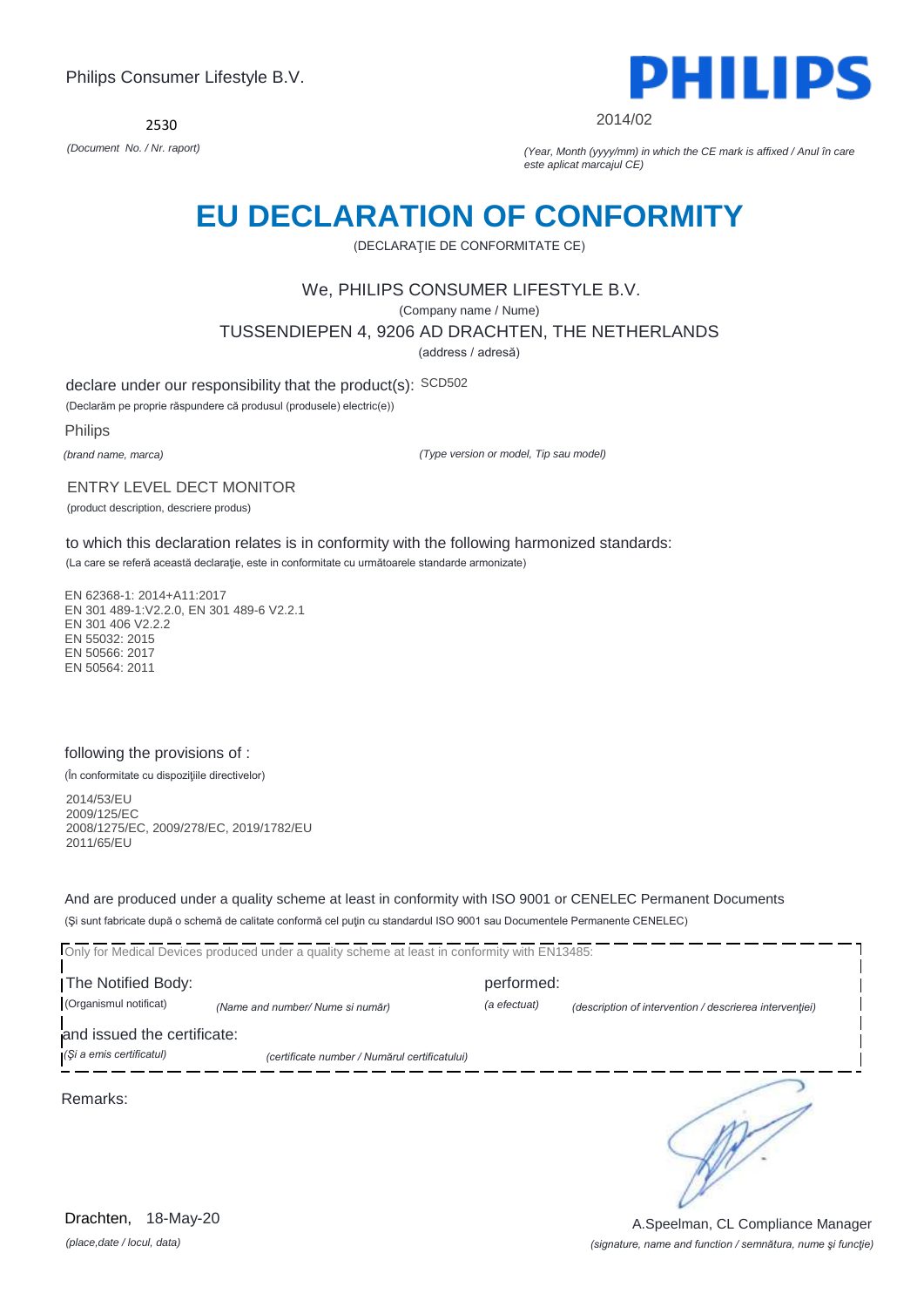

2014/02

*(Document No. / Номер протокола) (Year, Month (yyyy/mm) in which the CE mark is affixed / Год начала маркировки знаком CE)*

# **EU DECLARATION OF CONFORMITY**

(CE Декларация о соответствии)

### We, PHILIPS CONSUMER LIFESTYLE B.V.

(Company name / Юридическое имя)

TUSSENDIEPEN 4, 9206 AD DRACHTEN, THE NETHERLANDS

(address / адрес)

declare under our responsibility that the product(s): SCD502

(Декларируем под нашу ответственность, что электрическая продукция)

Philips

*(brand name, торговая марка)*

*(Type version or model, тип, модель)*

#### ENTRY LEVEL DECT MONITOR

(product description, описание продукции)

to which this declaration relates is in conformity with the following harmonized standards:

(указанная в данной декларации, соответствует требованиям следующих стандартов:)

EN 62368-1: 2014+A11:2017 EN 301 489-1:V2.2.0, EN 301 489-6 V2.2.1 EN 301 406 V2.2.2 EN 55032: 2015 EN 50566: 2017 EN 50564: 2011

### following the provisions of :

(В соответствие с положениями:)

2014/53/EU 2009/125/EC 2008/1275/EC, 2009/278/EC, 2019/1782/EU 2011/65/EU

And are produced under a quality scheme at least in conformity with ISO 9001 or CENELEC Permanent Documents (по крайней мере, в соответствии с ISO 9001 или)

Only for Medical Devices produced under a quality scheme at least in conformity with EN13485: The Notified Body: performed: (Нотифицированный Орган) *(Name and number/ Название и номер) (проверил(а)) (description of intervention / описание проверки)*  and issued the certificate: *(и выпустил(а) (certificate number / номер сертификата) сертификат)* ∍ Remarks:

*(place,date / место, дата)* Drachten, 18-May-20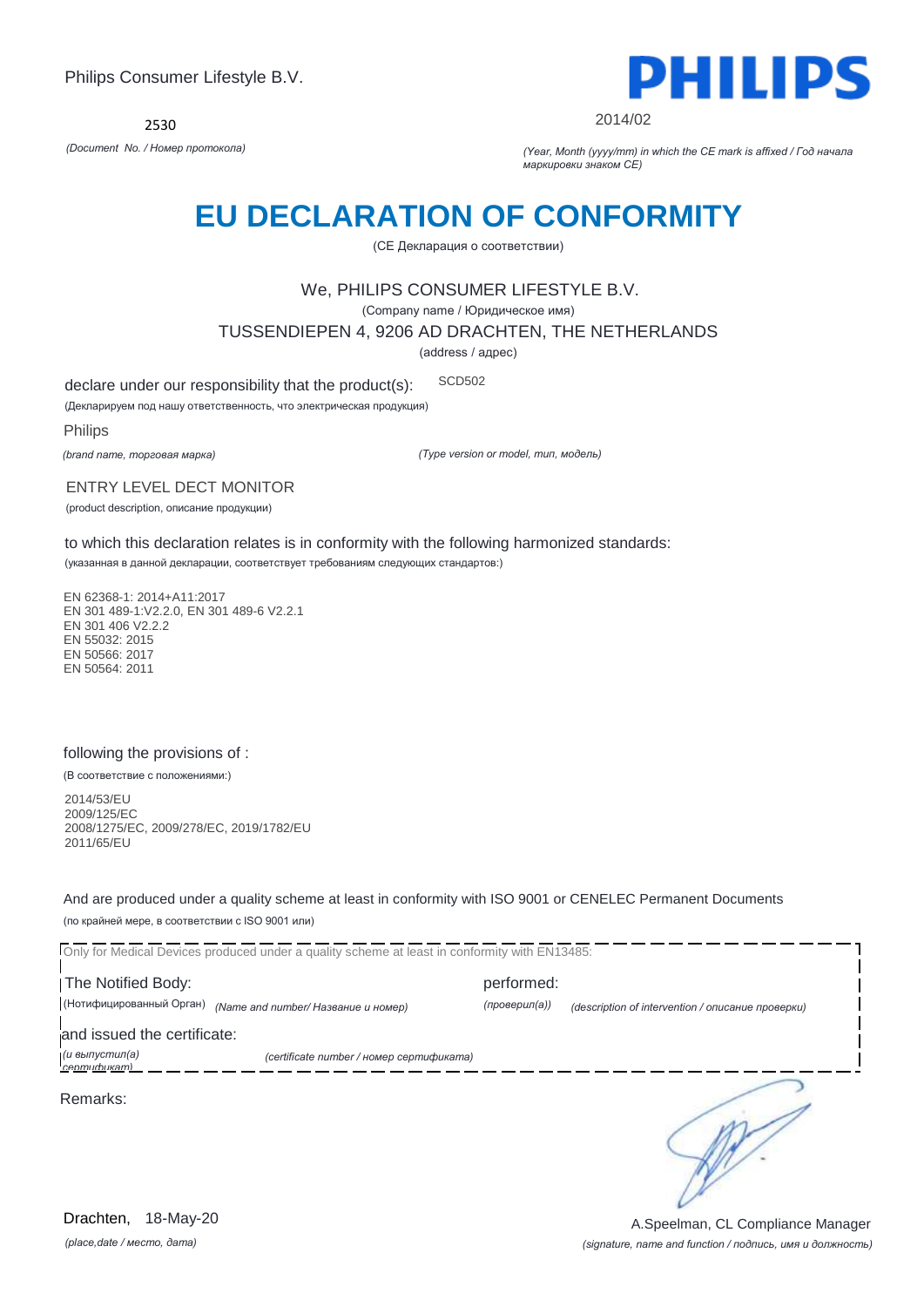2530



2014/02

*(Document No. / Správa č.) (Year, Month (yyyy/mm) in which the CE mark is affixed / Rok v ktorom je opatrený znakom CE)*

# **EU DECLARATION OF CONFORMITY**

(Rok v ktorom je opatrený znakom CE)

# We, PHILIPS CONSUMER LIFESTYLE B.V.

(Company name / Meno )

TUSSENDIEPEN 4, 9206 AD DRACHTEN, THE NETHERLANDS

(address / adresa)

declare under our responsibility that the product(s): SCD502

(Prehlasujeme na svoju zodpovednosť, že elektrický výrobok(y))

Philips

*(brand name, názov značky)*

*(Type version or model, Typové označenie alebo model)*

#### ENTRY LEVEL DECT MONITOR

(product description, opis prístroja)

to which this declaration relates is in conformity with the following harmonized standards:

(Na ktorý sa toto vyhlásenie vzťahuje, je v zhode s nasledujúcimi harmonizovanými normami)

EN 62368-1: 2014+A11:2017 EN 301 489-1:V2.2.0, EN 301 489-6 V2.2.1 EN 301 406 V2.2.2 EN 55032: 2015 EN 50566: 2017 EN 50564: 2011

### following the provisions of :

(V nadväznosti na ustanovenia)

2014/53/EU 2009/125/EC 2008/1275/EC, 2009/278/EC, 2019/1782/EU 2011/65/EU

And are produced under a quality scheme at least in conformity with ISO 9001 or CENELEC Permanent Documents (A sú vyrobené systémom kvality minimálne v súlade s normou ISO 9001 alebo CENELEC dokumentmi)

Only for Medical Devices produced under a quality scheme at least in conformity with EN13485: The Notified Body: performed: (Notifikovaný orgán) *(Name and number/ Názov a číslo) (vykonal) (description of intervention / opis zásahu)*  and issued the certificate: *(A vydal osvedčenie) (certificate number / číslo osvedčenia)* ∍ Remarks:

*(place,date / miesto, dátum)* Drachten, 18-May-20

*(signature, name and function / podpis, meno a funkcia)* A.Speelman, CL Compliance Manager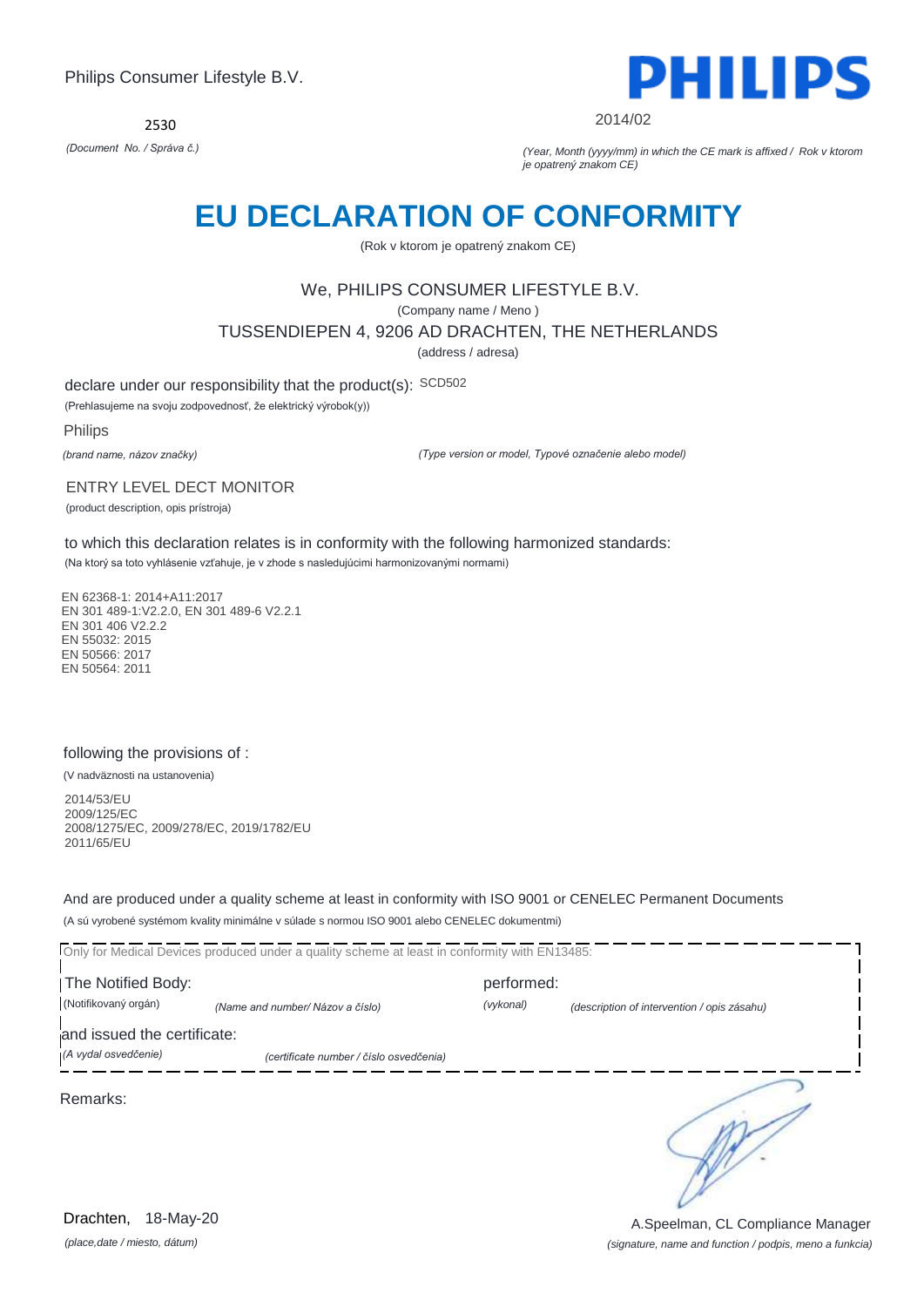

2014/02

*(Document No. / Številka poročila) (Year, Month (yyyy/mm) in which the CE mark is affixed / Leto namstitve CE znaka)*

# **EU DECLARATION OF CONFORMITY**

(Izjava o skladnosti)

# We, PHILIPS CONSUMER LIFESTYLE B.V.

(Company name / Ime)

TUSSENDIEPEN 4, 9206 AD DRACHTEN, THE NETHERLANDS

(address / Naslov)

declare under our responsibility that the product(s): SCD502 (S polno odgovornostjo izjavljamo)

Philips

*(brand name, Ime znamke)*

*(Type version or model, Tip, verzija ali model)*

#### ENTRY LEVEL DECT MONITOR

(product description, Opis proizvoda)

to which this declaration relates is in conformity with the following harmonized standards: (Na katerega se nanaša ta izjava je skladen z naslednjimi harmoniziranimi standardi)

EN 62368-1: 2014+A11:2017 EN 301 489-1:V2.2.0, EN 301 489-6 V2.2.1 EN 301 406 V2.2.2 EN 55032: 2015 EN 50566: 2017 EN 50564: 2011

### following the provisions of :

(V skladu z naslednjimi odločbami)

2014/53/EU 2009/125/EC 2008/1275/EC, 2009/278/EC, 2019/1782/EU 2011/65/EU

And are produced under a quality scheme at least in conformity with ISO 9001 or CENELEC Permanent Documents (In so proizvedeni v skladu s shemo kakovosti najmanj v skladu z ISO 9001 ali CENELEC stalnimi dokumenti)

Only for Medical Devices produced under a quality scheme at least in conformity with EN13485: The Notified Body: performed: (Priglašeno organ) *(Name and number/ Ime in številka) (Izvršeno) (description of intervention / Opis ukrepa )*  and issued the certificate: *(Izdaja certifikat) (certificate number / Številka certifikata)* ∍ Remarks:

*(place,date / Kraj, datum)* Drachten, 18-May-20

*(signature, name and function / Podpis, Ime in funkcija)* A.Speelman, CL Compliance Manager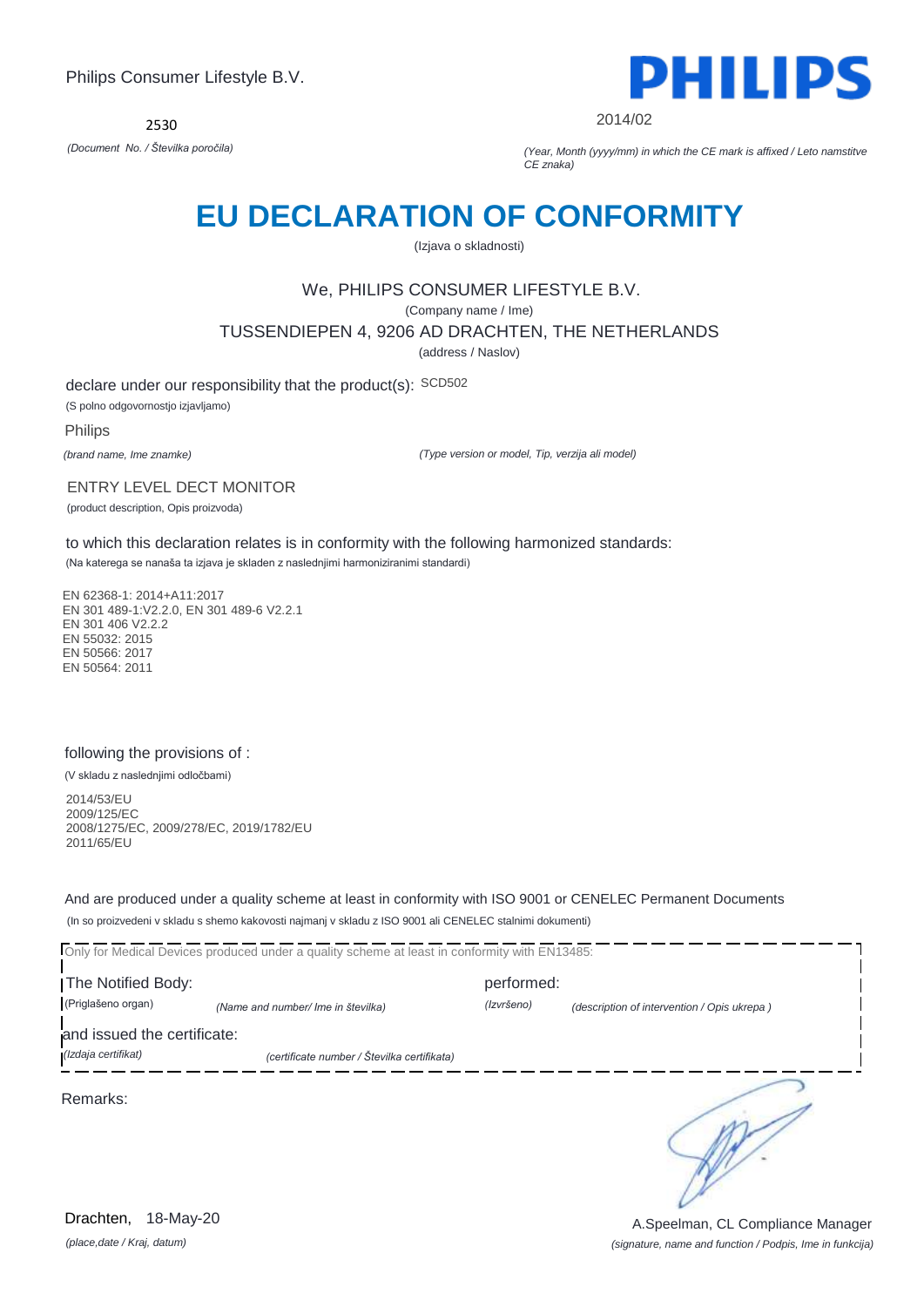

2014/02

*(Document No. / Döküman Numarası) (Year, Month (yyyy/mm) in which the CE mark is affixed / CE İbaresinin eklendiği yıl (yyyy/aa))*

# **EU DECLARATION OF CONFORMITY**

(EU UYGUNLUK BEYANI)

# PHILIPS CONSUMER LIFESTYLE B.V.

(Company name / İmalatçının ismi)

TUSSENDIEPEN 4, 9206 AD DRACHTEN, THE NETHERLANDS

(address / İmalatçının adresi )

This declaration of conformity is issued under the sole responsibility of the manufacturer SCD502

(Bu uygunluk beyanı yalnızca imalatçının kendi sorumluluğu altında düzenlenir)

**Philips** 

*(brand name, İsim )*

*(Type version or model, Tip veya model)*

ENTRY LEVEL DECT MONITOR

(product description, Ürün Açıklamas )

to which this declaration relates is in conformity with the following harmonized standards: (aşağıda belirtilen ilgili standartların gerektirdiği uygunluğa sahip olduğunu beyan ederiz)

EN 62368-1: 2014+A11:2017 EN 301 489-1:V2.2.0, EN 301 489-6 V2.2.1 EN 301 406 V2.2.2 EN 55032: 2015 EN 50566: 2017 EN 50564: 2011

### following the provisions of :

(Yasal hükümler şu şekildedir:)

2014/53/EU 2009/125/EC 2008/1275/EC, 2009/278/EC, 2019/1782/EU 2011/65/EU

And are produced under a quality scheme at least in conformity with ISO 9001 or CENELEC Permanent Documents (En az ISO 9001 veya CENELEC Daimi Belgelerine uygun kalite şemasına binaen mevcut ürünlerdir)

Only for Medical Devices produced under a quality scheme at least in conformity with EN13485:

The Notified Body: performed: (Yetkili Kurul) *(Name and number/ Isin ve numara) (yerine getirmiştir) (description of intervention /müdahalenin tanımı )* 

and issued the certificate:

*(sertifikayı düzenlemiştir) (certificate number / sertifika numarası)*

Remarks:

*(place,date / Yer ve tarih )* Drachten, 18-May-20

*(signature, name and function / İmza, isim ve görevi)* A.Speelman, CL Compliance Manager

∍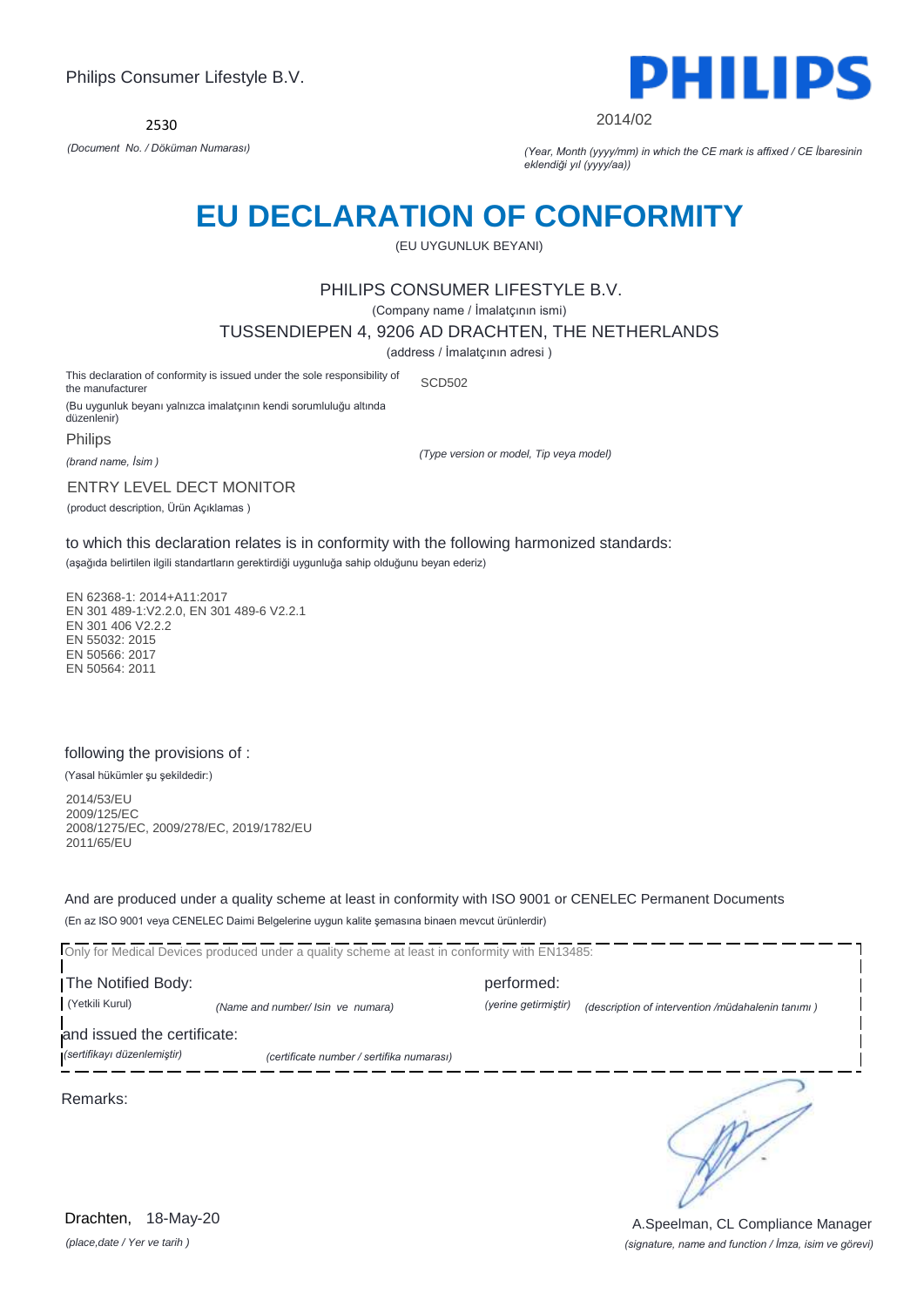2530



2014/02

*(Document No. / Broj izvještaja) (Year, Month (yyyy/mm) in which the CE mark is affixed / Godina ishođenja CE oznake)*

# **EU DECLARATION OF CONFORMITY**

(Izjava o sukladnosti)

# We, PHILIPS CONSUMER LIFESTYLE B.V.

(Company name / Ime)

TUSSENDIEPEN 4, 9206 AD DRACHTEN, THE NETHERLANDS

(address / Adresa)

declare under our responsibility that the product(s): SCD502

(Odgovorno izjavljujemo da je elektični uređaj(i))

Philips

*(brand name, Naziv robne marke)*

*(Type version or model, Tipska oznaka ili model)*

ENTRY LEVEL DECT MONITOR

(product description, opis proizvoda)

to which this declaration relates is in conformity with the following harmonized standards:

(Na koje se ova izjava odnosi zadovoljava sljedeće usklađene norme)

EN 62368-1: 2014+A11:2017 EN 301 489-1:V2.2.0, EN 301 489-6 V2.2.1 EN 301 406 V2.2.2 EN 55032: 2015 EN 50566: 2017 EN 50564: 2011

### following the provisions of :

(Slijedom odredbi:)

2014/53/EU 2009/125/EC 2008/1275/EC, 2009/278/EC, 2019/1782/EU 2011/65/EU

And are produced under a quality scheme at least in conformity with ISO 9001 or CENELEC Permanent Documents (najmanje u skladu sa normom ISO 9001 ili)

Only for Medical Devices produced under a quality scheme at least in conformity with EN13485:

I The Notified Body: The Notified Body: (Nadležno tijelo) *(Name and number/ Ime i broj) (Izveden) (description of intervention / Opis intervencije)* 

and issued the certificate:

*(I izdana je potvrda) (certificate number / Broj potvrde)*

Remarks:

*(place,date / Mjesto ,datum)* Drachten, 18-May-20

*(signature, name and function / Potpis,ime i radno mjesto)* A.Speelman, CL Compliance Manager

∍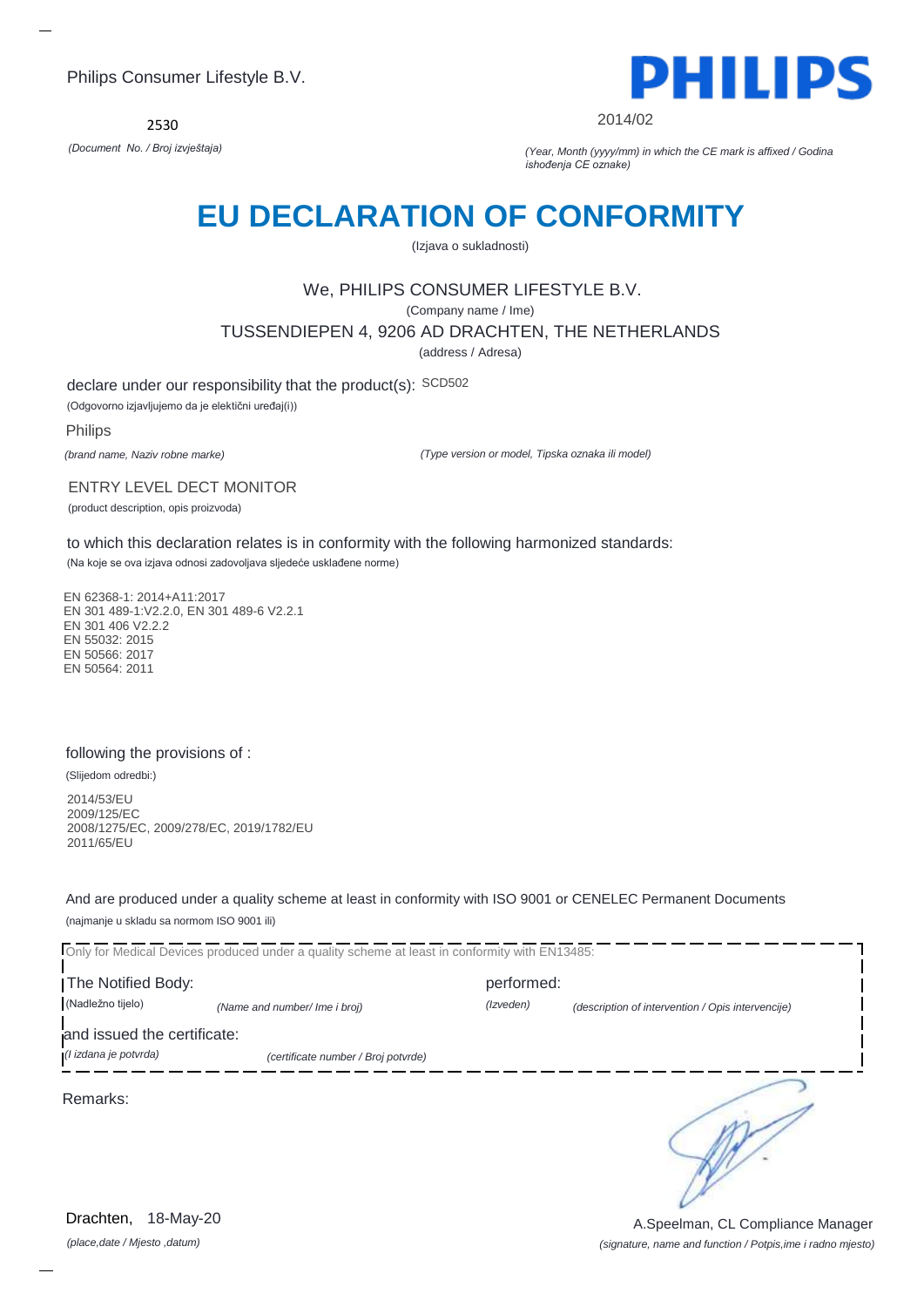2530



2014/02

*(Document No. / Αρ. έκθεσης) (Year, Month (yyyy/mm) in which the CE mark is affixed / Έτος επικόλλησης του σήματος συμμόρφωσης CE)*

# **EU DECLARATION OF CONFORMITY**

(ΔΗΛΩΣΗ ΣΥΜΜΟΡΦΩΣΗΣ CE)

### We, PHILIPS CONSUMER LIFESTYLE B.V.

(Company name / Επωνυμία)

TUSSENDIEPEN 4, 9206 AD DRACHTEN, THE NETHERLANDS

(address / Διεύθυνση)

declare under our responsibility that the product(s): SCD502

(Δηλώνουμε υπεύθυνα ότι το ηλεκτρολογικό προϊόν/ προϊόντα)

Philips

*(brand name, ονομασία μάρκας)*

*(Type version or model, Τύπος έκδοσης ή μοντέλο)*

#### ENTRY LEVEL DECT MONITOR

(product description, περιγραφή προϊόντος)

to which this declaration relates is in conformity with the following harmonized standards:

(στο οποίο/ στα οποία αφορά η παρούσα δήλωση συμμορφούται/ συμμορφούνται με τα εξής εναρμονισμένα πρότυπα)

EN 62368-1: 2014+A11:2017 EN 301 489-1:V2.2.0, EN 301 489-6 V2.2.1 EN 301 406 V2.2.2 EN 55032: 2015 EN 50566: 2017 EN 50564: 2011

### following the provisions of :

(Σύμφωνα με τις διατάξεις των οδηγιών)

2014/53/EU 2009/125/EC 2008/1275/EC, 2009/278/EC, 2019/1782/EU 2011/65/EU

And are produced under a quality scheme at least in conformity with ISO 9001 or CENELEC Permanent Documents

(Και παράγεται/ παράγονται σύμφωνα με ένα ποιοτικό πρόγραμμα που συμμορφούται, κατ'ελάχιστον, με το πρότυπο ISO 9001 ή με τα Μόνιμα Έγγραφα Τεκμηρίωσης της CENELEC)

Only for Medical Devices produced under a quality scheme at least in conformity with EN13485: The Notified Body: performed: (Ο ειδοποιηθείς οργανισμός) *(Name and number/ Ονομασία και αριθμός) (διεξήγαγε) (description of intervention / περιγραφή παρέμβασης)*  and issued the certificate: *(Και εξέδωσε το πιστοποιητικό) (certificate number / αριθμός πιστοποιητικού)* ∍ Remarks:

*(place,date / τόπος, ημερομηνία)* Drachten, 18-May-20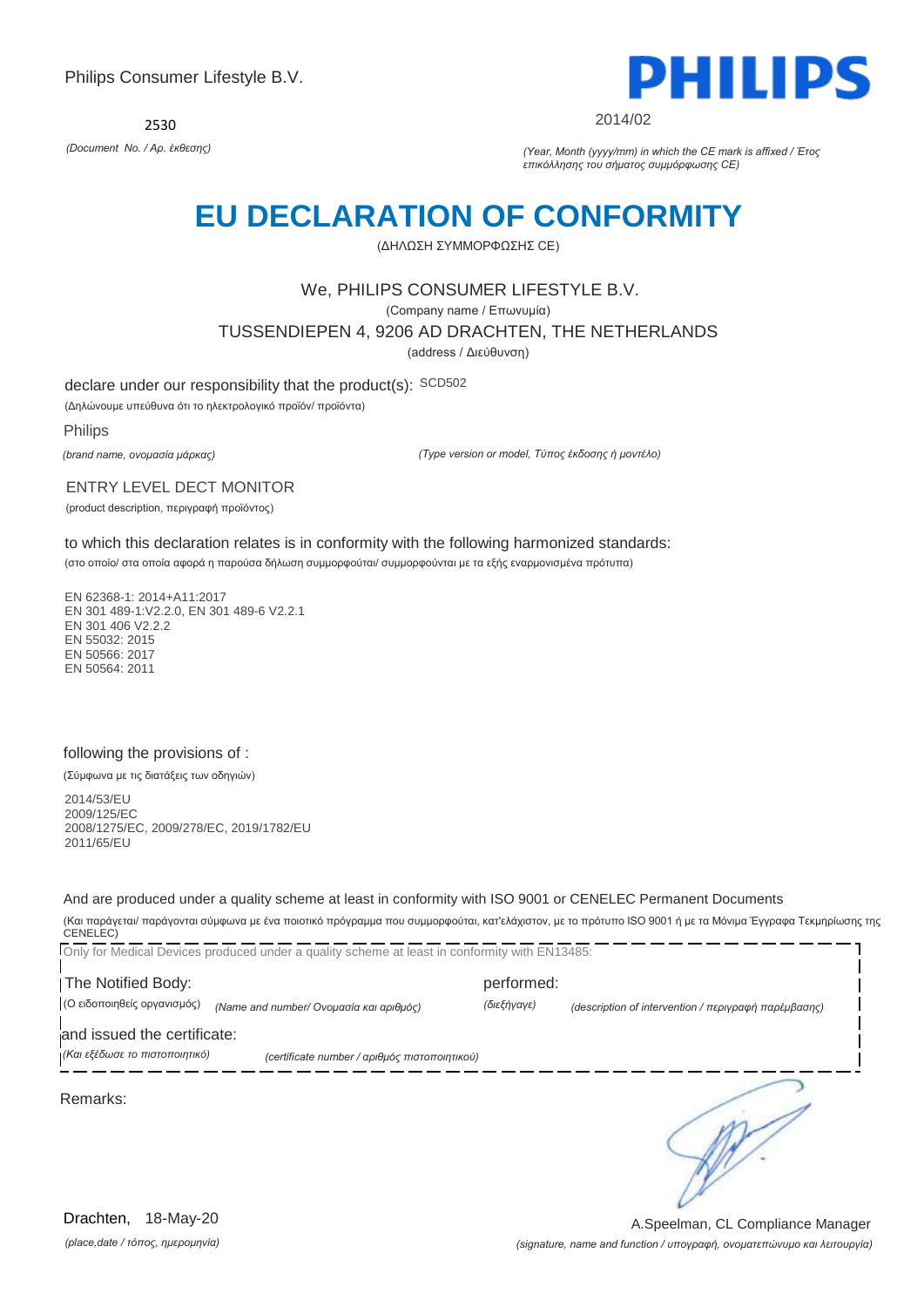2530



2014/02

*(Document No. / Документ №) (Year, Month (yyyy/mm) in which the CE mark is affixed / Година на поставяне на CE маркировката)*

# **EU DECLARATION OF CONFORMITY**

(CE Декларация за съответствие)

# We, PHILIPS CONSUMER LIFESTYLE B.V.

(Company name / Име )

TUSSENDIEPEN 4, 9206 AD DRACHTEN, THE NETHERLANDS

(address / адрес)

declare under our responsibility that the product(s): SCD502

(Декларираме на наша отговорност, че електрическият(те) уред(и):)

Philips

*(Brand name, търговска марка)*

*(Type version or model, Серия или модел)*

ENTRY LEVEL DECT MONITOR

(product description, описание на продукта(ите))

to which this declaration relates is in conformity with the following harmonized standards:

(Към който(които) се отнася тази декларация е(са) в съответствие със следните установени стандарти)

EN 62368-1: 2014+A11:2017 EN 301 489-1:V2.2.0, EN 301 489-6 V2.2.1 EN 301 406 V2.2.2 EN 55032: 2015 EN 50566: 2017 EN 50564: 2011

### following the provisions of :

(В съответствие с директиви:)

2014/53/EU 2009/125/EC 2008/1275/EC, 2009/278/EC, 2019/1782/EU 2011/65/EU

And are produced under a quality scheme at least in conformity with ISO 9001 or CENELEC Permanent Documents (и са произведени под система за качествен контрол най-малко в съответствие с ISO 9001 или)

Only for Medical Devices produced under a quality scheme at least in conformity with EN13485: I The Notified Body: performed: (Известяващата институция) *(Name and number/ Име и номер) (извърши) (description of intervention / описание на проверката)*  and issued the certificate: *(И издаде сертификат) (certificate number / номер на сертификата)* ∍ Remarks:

*(place,date / място, дата)* Drachten, 18-May-20